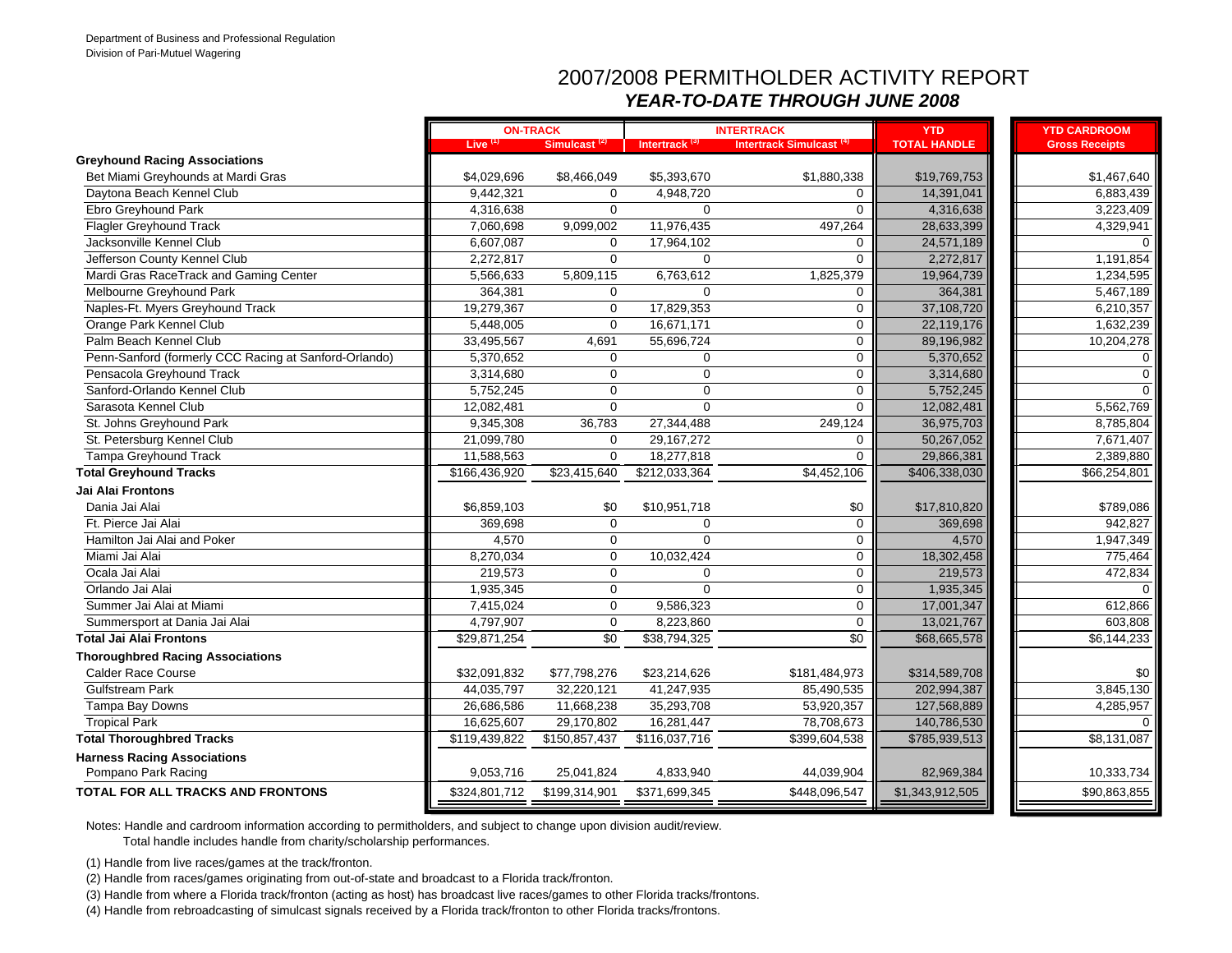## JULY 2007 PERMITHOLDER ACTIVITY REPORT

|                                                       |              | <b>ON-TRACK</b>          |                           | <b>INTERTRACK</b>                   | <b>JULY</b>         | <b>JULY CARDROOM</b>    |
|-------------------------------------------------------|--------------|--------------------------|---------------------------|-------------------------------------|---------------------|-------------------------|
|                                                       | Live $(1)$   | Simulcast <sup>(2)</sup> | Intertrack <sup>(3)</sup> | Intertrack Simulcast <sup>(4)</sup> | <b>TOTAL HANDLE</b> | <b>Gross Receipts</b>   |
| <b>Greyhound Racing Associations</b>                  |              |                          |                           |                                     |                     |                         |
| Bet Miami Greyhounds at Mardi Gras                    | \$693,030    | \$1,406,174              | \$929,260                 | \$195,663                           | \$3,224,127         | \$228,668               |
| Daytona Beach Kennel Club                             | 1,012,666    | $\mathbf 0$              | 403,022                   | 0                                   | 1,415,688           | 583,654                 |
| Ebro Greyhound Park                                   | 834,395      | $\mathbf 0$              | $\Omega$                  | 0                                   | 834,395             | 299,728                 |
| <b>Flagler Greyhound Track</b>                        | 598,430      | 825,026                  | 954,810                   | 56,486                              | 2,434,752           | 419,976                 |
| Jacksonville Kennel Club                              | 2,177,879    | $\mathbf 0$              | 5,451,842                 | 0                                   | 7,629,721           |                         |
| Jefferson County Kennel Club                          | 283,500      | $\mathbf 0$              | $\mathbf 0$               | 0                                   | 283,500             | 142,961                 |
| Mardi Gras RaceTrack and Gaming Center                | $\mathbf 0$  | $\mathbf 0$              | $\mathbf 0$               | 0                                   | $\Omega$            |                         |
| Melbourne Greyhound Park                              | $\Omega$     | $\mathbf 0$              | $\Omega$                  | 0                                   | $\Omega$            | 497,650                 |
| Naples-Ft. Myers Greyhound Track                      | 1,208,299    | $\mathbf 0$              | 1,180,178                 | 0                                   | 2,388,477           | 532,833                 |
| Orange Park Kennel Club                               | $\mathbf 0$  | $\mathbf 0$              | $\Omega$                  | 0                                   | $\mathbf{0}$        | $\Omega$                |
| Palm Beach Kennel Club                                | 2,640,363    | $\mathbf 0$              | 4,475,637                 | 0                                   | 7,116,000           | 977,704                 |
| Penn-Sanford (formerly CCC Racing at Sanford-Orlando) | 1,088,123    | $\mathbf 0$              | $\Omega$                  | 0                                   | 1,088,123           | $\Omega$                |
| Pensacola Greyhound Track                             | 487,760      | $\mathbf 0$              | $\mathbf 0$               | 0                                   | 487,760             | 0                       |
| Sanford-Orlando Kennel Club                           | $\Omega$     | $\mathbf 0$              | $\mathbf 0$               | 0                                   | $\Omega$            | $\Omega$                |
| Sarasota Kennel Club                                  | 739,761      | $\mathbf 0$              | $\mathbf 0$               | 0                                   | 739,761             | 441,988                 |
| St. Johns Greyhound Park                              | $\Omega$     | $\mathbf 0$              | $\Omega$                  | 0                                   | $\Omega$            | 964,204                 |
| St. Petersburg Kennel Club                            | 2,584,568    | $\mathbf 0$              | 3,847,602                 | 0                                   | 6,432,170           | 697,290                 |
| Tampa Greyhound Track                                 | 881,760      | $\mathbf 0$              | 1,292,276                 | 0                                   | 2,174,036           | 167,607                 |
| <b>Total Greyhound Tracks</b>                         | \$15,230,534 | \$2,231,200              | \$18,534,627              | \$252,149                           | \$36,248,510        | $\overline{$5,954,262}$ |
| Jai Alai Frontons                                     |              |                          |                           |                                     |                     |                         |
| Dania Jai Alai                                        | \$0          | \$0                      | \$0                       | \$0                                 | \$0                 | \$0                     |
| Ft. Pierce Jai Alai                                   | $\Omega$     | $\Omega$                 | $\Omega$                  | $\mathbf 0$                         | $\mathbf 0$         | $\Omega$                |
| Hamilton Jai Alai and Poker                           | 1,708        | $\mathbf 0$              | $\mathbf 0$               | 0                                   | 1,708               | 210,050                 |
| Miami Jai Alai                                        | $\mathbf 0$  | 0                        | $\mathbf 0$               | 0                                   | $\mathbf{0}$        | 0                       |
| Ocala Jai Alai                                        | $\mathbf 0$  | $\mathbf 0$              | $\mathbf 0$               | 0                                   | $\mathbf 0$         | $\mathbf 0$             |
| Orlando Jai Alai                                      | $\Omega$     | $\mathbf 0$              | $\Omega$                  | 0                                   | $\Omega$            | $\Omega$                |
| Summer Jai Alai at Miami                              | 1,317,145    | $\mathbf 0$              | 1,813,275                 | 0                                   | 3,130,420           | 73,849                  |
| Summersport at Dania Jai Alai                         | 1,118,406    | $\mathbf 0$              | 1,773,081                 | 0                                   | 2,891,487           | 171,899                 |
| <b>Total Jai Alai Frontons</b>                        | \$2,437,259  | $\sqrt{6}$               | \$3,586,356               | \$0                                 | \$6,023,615         | \$455,798               |
| <b>Thoroughbred Racing Associations</b>               |              |                          |                           |                                     |                     |                         |
| <b>Calder Race Course</b>                             | \$6,554,345  | \$16,951,862             | \$3,776,768               | \$32,535,844                        | \$59,818,819        | \$0                     |
| <b>Gulfstream Park</b>                                | $\mathbf 0$  | $\mathbf 0$              | $\mathbf 0$               | 0                                   | $\overline{0}$      | 294,107                 |
| Tampa Bay Downs                                       | $\mathbf 0$  | $\mathbf 0$              | $\mathbf 0$               | 0                                   | $\overline{0}$      | 385,553                 |
| <b>Tropical Park</b>                                  | $\mathbf 0$  | $\mathbf 0$              | $\Omega$                  | $\Omega$                            | $\overline{0}$      | $\Omega$                |
| <b>Total Thoroughbred Tracks</b>                      | \$6,554,345  | \$16,951,862             | \$3,776,768               | \$32,535,844                        | \$59,818,819        | \$679,660               |
| <b>Harness Racing Associations</b>                    |              |                          |                           |                                     |                     |                         |
| Pompano Park Racing                                   | 645,525      | 2,390,137                | 319,571                   | 3,749,177                           | 7,104,410           | 665,813                 |
| TOTAL FOR ALL TRACKS AND FRONTONS                     | \$24,867,663 | \$21,573,199             | \$26,217,322              | \$36,537,170                        | \$109,195,354       | \$7,755,532             |
|                                                       |              |                          |                           |                                     |                     |                         |

Notes: Handle and cardroom information according to permitholders, and subject to change upon division audit/review. Total handle includes handle from charity/scholarship performances.

(1) Handle from live races/games at the track/fronton.

(2) Handle from races/games originating from out-of-state and broadcast to a Florida track/fronton.

(3) Handle from where a Florida track/fronton (acting as host) has broadcast live races/games to other Florida tracks/frontons.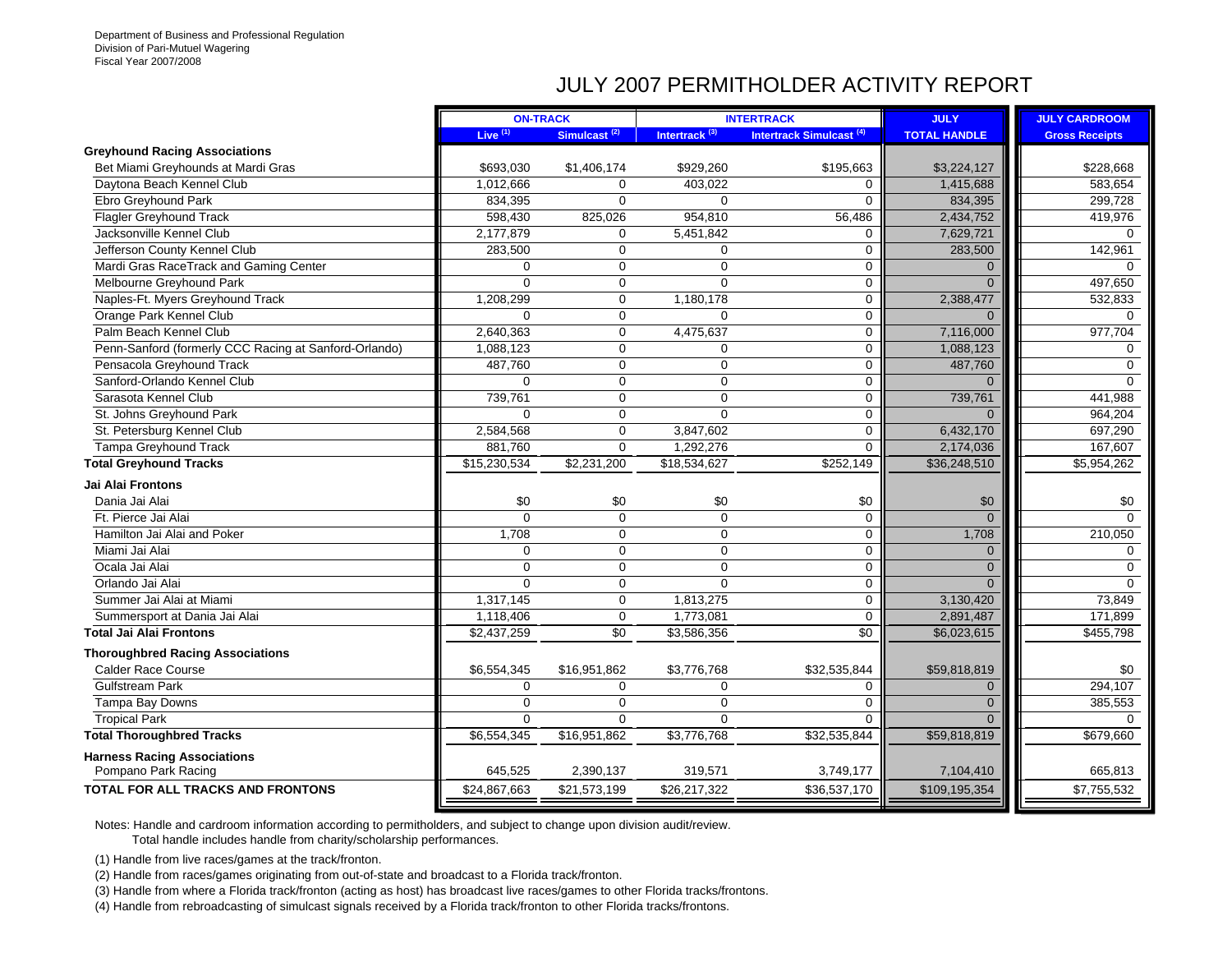## AUGUST 2007 PERMITHOLDER ACTIVITY REPORT

|                                                       |                     | <b>ON-TRACK</b>          |                           | <b>INTERTRACK</b>               | <b>AUGUST</b>       | <b>AUGUST CARDROOM</b> |
|-------------------------------------------------------|---------------------|--------------------------|---------------------------|---------------------------------|---------------------|------------------------|
|                                                       | Live <sup>(1)</sup> | Simulcast <sup>(2)</sup> | Intertrack <sup>(3)</sup> | <b>Intertrack Simulcast (4)</b> | <b>TOTAL HANDLE</b> | <b>Gross Receipts</b>  |
| <b>Greyhound Racing Associations</b>                  |                     |                          |                           |                                 |                     |                        |
| Bet Miami Greyhounds at Mardi Gras                    | \$242,872           | \$1,498,741              | \$294,308                 | \$194,969                       | \$2,230,890         | \$219,717              |
| Daytona Beach Kennel Club                             | 845,217             | $\Omega$                 | 500,624                   | $\Omega$                        | 1,345,841           | 573,014                |
| Ebro Greyhound Park                                   | 493,444             | $\mathbf 0$              | $\mathbf 0$               | $\mathbf 0$                     | 493,444             | 282,200                |
| <b>Flagler Greyhound Track</b>                        | 623,959             | 993,625                  | 1,072,234                 | 51,927                          | 2,741,745           | 376,444                |
| Jacksonville Kennel Club                              | 2,014,612           | $\mathbf 0$              | 6,046,857                 | $\mathbf 0$                     | 8,061,469           | $\Omega$               |
| Jefferson County Kennel Club                          | 220,700             | $\mathbf 0$              | $\Omega$                  | $\mathbf 0$                     | 220,700             | 112,968                |
| Mardi Gras RaceTrack and Gaming Center                | $\Omega$            | $\mathbf 0$              | $\Omega$                  | $\mathbf 0$                     | $\Omega$            | $\Omega$               |
| Melbourne Greyhound Park                              | $\Omega$            | $\mathbf 0$              | $\Omega$                  | $\mathbf 0$                     | $\Omega$            | 421,561                |
| Naples-Ft. Myers Greyhound Track                      | 1,112,249           | 0                        | 1,318,125                 | $\mathbf 0$                     | 2,430,374           | 458,129                |
| Orange Park Kennel Club                               | $\Omega$            | $\mathbf 0$              | $\Omega$                  | $\mathbf 0$                     | $\Omega$            | $\Omega$               |
| Palm Beach Kennel Club                                | 2,696,589           | $\mathbf 0$              | 4,808,853                 | $\mathbf 0$                     | 7,505,442           | 835,515                |
| Penn-Sanford (formerly CCC Racing at Sanford-Orlando) | 847,864             | $\mathbf 0$              | $\Omega$                  | $\mathbf 0$                     | 847,864             | $\Omega$               |
| Pensacola Greyhound Track                             | 396,180             | $\mathbf 0$              | $\mathbf 0$               | $\mathbf 0$                     | 396,180             | $\mathbf 0$            |
| Sanford-Orlando Kennel Club                           | $\Omega$            | 0                        | $\Omega$                  | $\mathbf 0$                     | $\Omega$            | $\Omega$               |
| Sarasota Kennel Club                                  | 760,364             | 0                        | $\mathbf 0$               | $\mathbf 0$                     | 760,364             | 433,328                |
| St. Johns Greyhound Park                              | $\Omega$            | $\mathbf 0$              | $\Omega$                  | 0                               | $\Omega$            | 846,134                |
| St. Petersburg Kennel Club                            | 1,482,231           | $\mathbf 0$              | 2,466,505                 | $\mathbf 0$                     | 3,948,736           | 649,132                |
| Tampa Greyhound Track                                 | 1,374,551           | $\Omega$                 | 2,267,060                 | $\Omega$                        | 3,641,611           | 185,689                |
| <b>Total Greyhound Tracks</b>                         | \$13,110,832        | \$2,492,366              | \$18,774,566              | \$246,896                       | \$34,624,660        | 5,393,830              |
| Jai Alai Frontons                                     |                     |                          |                           |                                 |                     |                        |
| Dania Jai Alai                                        | \$0                 | \$0                      | \$0                       | \$0                             | \$0                 | \$0                    |
| Ft. Pierce Jai Alai                                   | $\Omega$            | $\Omega$                 | $\Omega$                  | $\Omega$                        | $\Omega$            | $\Omega$               |
| Hamilton Jai Alai and Poker                           | 815                 | $\mathbf 0$              | $\Omega$                  | $\mathbf 0$                     | 815                 | 180,810                |
| Miami Jai Alai                                        | $\Omega$            | 0                        | $\Omega$                  | $\mathbf 0$                     | $\mathbf{0}$        | $\mathbf 0$            |
| Ocala Jai Alai                                        | $\mathbf 0$         | $\mathbf 0$              | $\Omega$                  | $\mathbf 0$                     | $\mathbf{0}$        | $\mathbf 0$            |
| Orlando Jai Alai                                      | $\Omega$            | $\mathbf 0$              | $\Omega$                  | $\mathbf 0$                     | $\Omega$            | $\Omega$               |
| Summer Jai Alai at Miami                              | 1,316,380           | $\mathbf 0$              | 1,773,195                 | $\mathbf 0$                     | 3,089,575           | 94,843                 |
| Summersport at Dania Jai Alai                         | 1,008,835           | $\mathbf 0$              | 1,797,990                 | $\mathbf 0$                     | 2,806,825           | 121,472                |
| <b>Total Jai Alai Frontons</b>                        | \$2,326,030         | $\sqrt{6}$               | \$3,571,185               | $\overline{60}$                 | \$5,897,215         | \$397,125              |
| <b>Thoroughbred Racing Associations</b>               |                     |                          |                           |                                 |                     |                        |
| <b>Calder Race Course</b>                             | \$6,081,106         | \$16,352,660             | \$3,724,197               | \$34,755,836                    | \$60,913,799        | \$0                    |
| <b>Gulfstream Park</b>                                | $\Omega$            | $\mathbf 0$              | $\Omega$                  | $\mathbf 0$                     | $\Omega$            | 303,040                |
| Tampa Bay Downs                                       | $\Omega$            | $\Omega$                 | $\Omega$                  | $\mathbf 0$                     | $\Omega$            | 343,907                |
| <b>Tropical Park</b>                                  | $\mathbf 0$         | $\mathbf 0$              | $\Omega$                  | $\mathbf 0$                     | $\Omega$            | $\Omega$               |
| <b>Total Thoroughbred Tracks</b>                      | \$6,081,106         | \$16,352,660             | \$3,724,197               | \$34,755,836                    | \$60,913,799        | \$646,947              |
| <b>Harness Racing Associations</b>                    |                     |                          |                           |                                 |                     |                        |
| Pompano Park Racing                                   | 183,765             | 2,413,345                | 91,639                    | 3,409,622                       | 6,098,371           | 785,591                |
| <b>TOTAL FOR ALL TRACKS AND FRONTONS</b>              | \$21,701,733        | \$21,258,371             | \$26,161,587              | \$38,412,354                    | \$107,534,045       | \$7,223,492            |
|                                                       |                     |                          |                           |                                 |                     |                        |

Notes: Handle and cardroom information according to permitholders, and subject to change upon division audit/review.

Total handle includes handle from charity/scholarship performances.

(1) Handle from live races/games at the track/fronton.

(2) Handle from races/games originating from out-of-state and broadcast to a Florida track/fronton.

(3) Handle from where a Florida track/fronton (acting as host) has broadcast live races/games to other Florida tracks/frontons.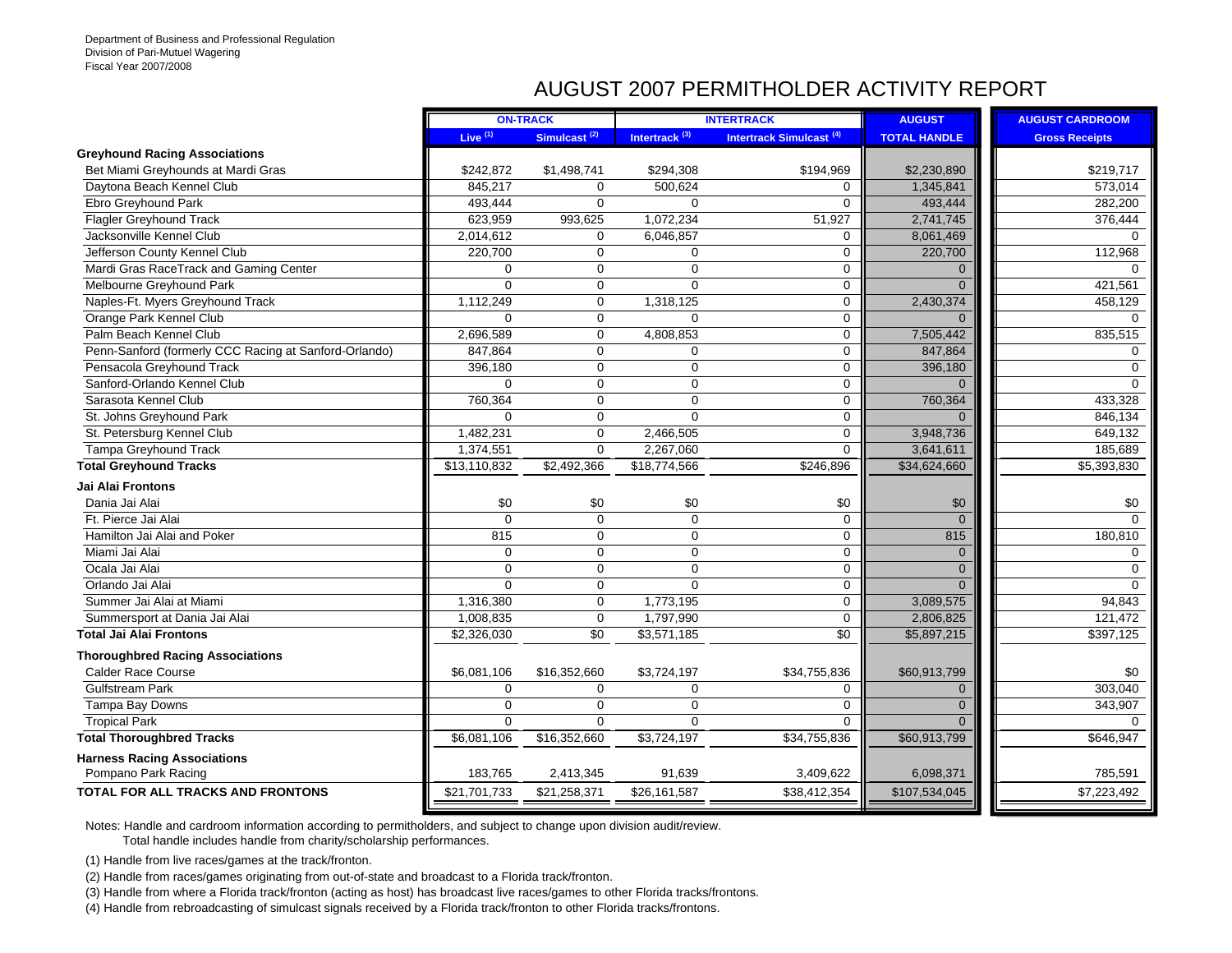## SEPTEMBER 2007 PERMITHOLDER ACTIVITY REPORT

| Live <sup>(1)</sup><br>Simulcast <sup>(2)</sup><br>Intertrack <sup>(3)</sup><br>Intertrack Simulcast <sup>(4)</sup><br><b>TOTAL HANDLE</b><br><b>Gross Receipts</b><br>Bet Miami Greyhounds at Mardi Gras<br>\$1,259,925<br>\$769,599<br>\$212,726<br>\$2,844,225<br>\$196,881<br>\$601,975<br>Daytona Beach Kennel Club<br>703,088<br>391,010<br>1,094,098<br>503,901<br>$\Omega$<br>$\mathbf 0$<br>Ebro Greyhound Park<br>$\Omega$<br>356.996<br>$\Omega$<br>356,996<br>288,535<br>$\Omega$<br>977,892<br><b>Flagler Greyhound Track</b><br>566,907<br>818,109<br>34,895<br>2,397,803<br>364,118<br>Jacksonville Kennel Club<br>294,857<br>756,964<br>1,051,821<br>$\mathbf 0$<br>$\mathbf 0$<br>Jefferson County Kennel Club<br>187,181<br>$\mathbf 0$<br>$\mathbf 0$<br>187,181<br>94,844<br>$\mathbf 0$<br>$\mathbf 0$<br>Mardi Gras RaceTrack and Gaming Center<br>$\mathbf 0$<br>$\mathbf 0$<br>$\mathbf 0$<br>$\mathbf{0}$<br>$\overline{0}$<br>Melbourne Greyhound Park<br>$\Omega$<br>$\Omega$<br>$\mathbf 0$<br>399,960<br>$\Omega$<br>Naples-Ft. Myers Greyhound Track<br>$\Omega$<br>$\mathbf 0$<br>2,304,882<br>1,058,439<br>1,246,443<br>435,324<br>Orange Park Kennel Club<br>$\mathbf 0$<br>$\mathbf 0$<br>$\mathbf 0$<br>0<br>$\Omega$<br>0<br>6,805,745<br>Palm Beach Kennel Club<br>2,419,351<br>$\mathbf 0$<br>4,386,394<br>$\mathbf 0$<br>696,544<br>Penn-Sanford (formerly CCC Racing at Sanford-Orlando)<br>$\mathbf 0$<br>$\mathbf 0$<br>950,668<br>950,668<br>$\mathbf 0$<br>$\Omega$<br>$\mathbf 0$<br>Pensacola Greyhound Track<br>266,566<br>$\mathbf 0$<br>$\mathbf 0$<br>266,566<br>$\Omega$<br>Sanford-Orlando Kennel Club<br>$\mathbf 0$<br>$\mathbf 0$<br>$\Omega$<br>$\mathbf 0$<br>$\Omega$<br>$\Omega$<br>$\Omega$<br>Sarasota Kennel Club<br>$\Omega$<br>$\mathbf 0$<br>638,796<br>638,796<br>400,203<br>St. Johns Greyhound Park<br>$\mathbf 0$<br>4,386,127<br>$\mathbf 0$<br>5,912,439<br>1,526,312<br>761,291<br>St. Petersburg Kennel Club<br>$\mathbf 0$<br>$\mathbf 0$<br>$\mathbf 0$<br>662,304<br>0<br>$\Omega$<br>$\mathbf 0$<br>Tampa Greyhound Track<br>2,225,002<br>3,550,086<br>$\mathbf 0$<br>5,775,088<br>173,223<br>\$2,078,034<br>\$247,621<br>\$30,586,308<br>\$4,977,128<br><b>Total Greyhound Tracks</b><br>\$11,796,138<br>\$16,464,515<br>\$0<br>\$0<br>Dania Jai Alai<br>\$0<br>\$0<br>\$0<br>\$0<br>$\Omega$<br>$\Omega$<br>$\mathbf 0$<br>$\mathbf 0$<br>Ft. Pierce Jai Alai<br>$\Omega$<br>$\Omega$<br>1,194<br>Hamilton Jai Alai and Poker<br>1,194<br>$\mathbf 0$<br>$\mathbf 0$<br>$\mathbf 0$<br>174,734<br>Miami Jai Alai<br>$\mathbf 0$<br>$\mathbf 0$<br>$\mathbf{0}$<br>$\mathbf 0$<br>$\Omega$<br>0<br>$\mathbf 0$<br>$\mathbf 0$<br>$\mathbf 0$<br>$\mathbf 0$<br>Ocala Jai Alai<br>$\Omega$<br>$\Omega$<br>$\Omega$<br>$\mathbf 0$<br>$\Omega$<br>$\mathbf 0$<br>Orlando Jai Alai<br>$\Omega$<br>$\Omega$<br>Summer Jai Alai at Miami<br>$\Omega$<br>$\mathbf 0$<br>2,936,625<br>1,256,108<br>1,680,517<br>81,867<br>Summersport at Dania Jai Alai<br>$\mathbf 0$<br>$\mathbf 0$<br>2,335,130<br>885,488<br>1,449,642<br>105,671<br>$\overline{50}$<br>$\overline{50}$<br>\$5,272,949<br>\$2,142,790<br>\$3,130,159<br>\$362,272<br><b>Calder Race Course</b><br>\$6,559,138<br>\$14,370,128<br>\$4,283,703<br>\$30,363,862<br>\$55,576,831<br>\$0<br><b>Gulfstream Park</b><br>$\Omega$<br>282,803<br>$\Omega$<br>$\Omega$<br>$\mathbf 0$<br>$\mathbf{0}$<br>Tampa Bay Downs<br>$\Omega$<br>$\Omega$<br>0<br>$\Omega$<br>293,717<br>$\Omega$<br><b>Tropical Park</b><br>$\mathbf 0$<br>$\mathbf 0$<br>$\mathbf 0$<br>$\Omega$<br>$\mathbf 0$<br>\$4,283,703<br>\$55,576,831<br>\$6,559,138<br>\$14,370,128<br>\$30,363,862<br>\$576,520<br><b>Harness Racing Associations</b><br>777,522<br>Pompano Park Racing<br>2,138,448<br>154,955<br>336,068<br>3,011,949<br>5,641,420 |                                          |              | <b>ON-TRACK</b> |              | <b>INTERTRACK</b> | <b>SEPTEMBER</b> | <b>SEPTEMBER CARDROOM</b> |
|-----------------------------------------------------------------------------------------------------------------------------------------------------------------------------------------------------------------------------------------------------------------------------------------------------------------------------------------------------------------------------------------------------------------------------------------------------------------------------------------------------------------------------------------------------------------------------------------------------------------------------------------------------------------------------------------------------------------------------------------------------------------------------------------------------------------------------------------------------------------------------------------------------------------------------------------------------------------------------------------------------------------------------------------------------------------------------------------------------------------------------------------------------------------------------------------------------------------------------------------------------------------------------------------------------------------------------------------------------------------------------------------------------------------------------------------------------------------------------------------------------------------------------------------------------------------------------------------------------------------------------------------------------------------------------------------------------------------------------------------------------------------------------------------------------------------------------------------------------------------------------------------------------------------------------------------------------------------------------------------------------------------------------------------------------------------------------------------------------------------------------------------------------------------------------------------------------------------------------------------------------------------------------------------------------------------------------------------------------------------------------------------------------------------------------------------------------------------------------------------------------------------------------------------------------------------------------------------------------------------------------------------------------------------------------------------------------------------------------------------------------------------------------------------------------------------------------------------------------------------------------------------------------------------------------------------------------------------------------------------------------------------------------------------------------------------------------------------------------------------------------------------------------------------------------------------------------------------------------------------------------------------------------------------------------------------------------------------------------------------------------------------------------------------------------------------------------------------------------------------------------------------------------------------------------------------------------------------------------------------------------------------------------------------------------------------------------------------------------------------------------------------------------------------------------------------------------------------------------------|------------------------------------------|--------------|-----------------|--------------|-------------------|------------------|---------------------------|
|                                                                                                                                                                                                                                                                                                                                                                                                                                                                                                                                                                                                                                                                                                                                                                                                                                                                                                                                                                                                                                                                                                                                                                                                                                                                                                                                                                                                                                                                                                                                                                                                                                                                                                                                                                                                                                                                                                                                                                                                                                                                                                                                                                                                                                                                                                                                                                                                                                                                                                                                                                                                                                                                                                                                                                                                                                                                                                                                                                                                                                                                                                                                                                                                                                                                                                                                                                                                                                                                                                                                                                                                                                                                                                                                                                                                                                                           |                                          |              |                 |              |                   |                  |                           |
|                                                                                                                                                                                                                                                                                                                                                                                                                                                                                                                                                                                                                                                                                                                                                                                                                                                                                                                                                                                                                                                                                                                                                                                                                                                                                                                                                                                                                                                                                                                                                                                                                                                                                                                                                                                                                                                                                                                                                                                                                                                                                                                                                                                                                                                                                                                                                                                                                                                                                                                                                                                                                                                                                                                                                                                                                                                                                                                                                                                                                                                                                                                                                                                                                                                                                                                                                                                                                                                                                                                                                                                                                                                                                                                                                                                                                                                           | <b>Greyhound Racing Associations</b>     |              |                 |              |                   |                  |                           |
|                                                                                                                                                                                                                                                                                                                                                                                                                                                                                                                                                                                                                                                                                                                                                                                                                                                                                                                                                                                                                                                                                                                                                                                                                                                                                                                                                                                                                                                                                                                                                                                                                                                                                                                                                                                                                                                                                                                                                                                                                                                                                                                                                                                                                                                                                                                                                                                                                                                                                                                                                                                                                                                                                                                                                                                                                                                                                                                                                                                                                                                                                                                                                                                                                                                                                                                                                                                                                                                                                                                                                                                                                                                                                                                                                                                                                                                           |                                          |              |                 |              |                   |                  |                           |
|                                                                                                                                                                                                                                                                                                                                                                                                                                                                                                                                                                                                                                                                                                                                                                                                                                                                                                                                                                                                                                                                                                                                                                                                                                                                                                                                                                                                                                                                                                                                                                                                                                                                                                                                                                                                                                                                                                                                                                                                                                                                                                                                                                                                                                                                                                                                                                                                                                                                                                                                                                                                                                                                                                                                                                                                                                                                                                                                                                                                                                                                                                                                                                                                                                                                                                                                                                                                                                                                                                                                                                                                                                                                                                                                                                                                                                                           |                                          |              |                 |              |                   |                  |                           |
|                                                                                                                                                                                                                                                                                                                                                                                                                                                                                                                                                                                                                                                                                                                                                                                                                                                                                                                                                                                                                                                                                                                                                                                                                                                                                                                                                                                                                                                                                                                                                                                                                                                                                                                                                                                                                                                                                                                                                                                                                                                                                                                                                                                                                                                                                                                                                                                                                                                                                                                                                                                                                                                                                                                                                                                                                                                                                                                                                                                                                                                                                                                                                                                                                                                                                                                                                                                                                                                                                                                                                                                                                                                                                                                                                                                                                                                           |                                          |              |                 |              |                   |                  |                           |
|                                                                                                                                                                                                                                                                                                                                                                                                                                                                                                                                                                                                                                                                                                                                                                                                                                                                                                                                                                                                                                                                                                                                                                                                                                                                                                                                                                                                                                                                                                                                                                                                                                                                                                                                                                                                                                                                                                                                                                                                                                                                                                                                                                                                                                                                                                                                                                                                                                                                                                                                                                                                                                                                                                                                                                                                                                                                                                                                                                                                                                                                                                                                                                                                                                                                                                                                                                                                                                                                                                                                                                                                                                                                                                                                                                                                                                                           |                                          |              |                 |              |                   |                  |                           |
|                                                                                                                                                                                                                                                                                                                                                                                                                                                                                                                                                                                                                                                                                                                                                                                                                                                                                                                                                                                                                                                                                                                                                                                                                                                                                                                                                                                                                                                                                                                                                                                                                                                                                                                                                                                                                                                                                                                                                                                                                                                                                                                                                                                                                                                                                                                                                                                                                                                                                                                                                                                                                                                                                                                                                                                                                                                                                                                                                                                                                                                                                                                                                                                                                                                                                                                                                                                                                                                                                                                                                                                                                                                                                                                                                                                                                                                           |                                          |              |                 |              |                   |                  |                           |
|                                                                                                                                                                                                                                                                                                                                                                                                                                                                                                                                                                                                                                                                                                                                                                                                                                                                                                                                                                                                                                                                                                                                                                                                                                                                                                                                                                                                                                                                                                                                                                                                                                                                                                                                                                                                                                                                                                                                                                                                                                                                                                                                                                                                                                                                                                                                                                                                                                                                                                                                                                                                                                                                                                                                                                                                                                                                                                                                                                                                                                                                                                                                                                                                                                                                                                                                                                                                                                                                                                                                                                                                                                                                                                                                                                                                                                                           |                                          |              |                 |              |                   |                  |                           |
|                                                                                                                                                                                                                                                                                                                                                                                                                                                                                                                                                                                                                                                                                                                                                                                                                                                                                                                                                                                                                                                                                                                                                                                                                                                                                                                                                                                                                                                                                                                                                                                                                                                                                                                                                                                                                                                                                                                                                                                                                                                                                                                                                                                                                                                                                                                                                                                                                                                                                                                                                                                                                                                                                                                                                                                                                                                                                                                                                                                                                                                                                                                                                                                                                                                                                                                                                                                                                                                                                                                                                                                                                                                                                                                                                                                                                                                           |                                          |              |                 |              |                   |                  |                           |
|                                                                                                                                                                                                                                                                                                                                                                                                                                                                                                                                                                                                                                                                                                                                                                                                                                                                                                                                                                                                                                                                                                                                                                                                                                                                                                                                                                                                                                                                                                                                                                                                                                                                                                                                                                                                                                                                                                                                                                                                                                                                                                                                                                                                                                                                                                                                                                                                                                                                                                                                                                                                                                                                                                                                                                                                                                                                                                                                                                                                                                                                                                                                                                                                                                                                                                                                                                                                                                                                                                                                                                                                                                                                                                                                                                                                                                                           |                                          |              |                 |              |                   |                  |                           |
|                                                                                                                                                                                                                                                                                                                                                                                                                                                                                                                                                                                                                                                                                                                                                                                                                                                                                                                                                                                                                                                                                                                                                                                                                                                                                                                                                                                                                                                                                                                                                                                                                                                                                                                                                                                                                                                                                                                                                                                                                                                                                                                                                                                                                                                                                                                                                                                                                                                                                                                                                                                                                                                                                                                                                                                                                                                                                                                                                                                                                                                                                                                                                                                                                                                                                                                                                                                                                                                                                                                                                                                                                                                                                                                                                                                                                                                           |                                          |              |                 |              |                   |                  |                           |
|                                                                                                                                                                                                                                                                                                                                                                                                                                                                                                                                                                                                                                                                                                                                                                                                                                                                                                                                                                                                                                                                                                                                                                                                                                                                                                                                                                                                                                                                                                                                                                                                                                                                                                                                                                                                                                                                                                                                                                                                                                                                                                                                                                                                                                                                                                                                                                                                                                                                                                                                                                                                                                                                                                                                                                                                                                                                                                                                                                                                                                                                                                                                                                                                                                                                                                                                                                                                                                                                                                                                                                                                                                                                                                                                                                                                                                                           |                                          |              |                 |              |                   |                  |                           |
|                                                                                                                                                                                                                                                                                                                                                                                                                                                                                                                                                                                                                                                                                                                                                                                                                                                                                                                                                                                                                                                                                                                                                                                                                                                                                                                                                                                                                                                                                                                                                                                                                                                                                                                                                                                                                                                                                                                                                                                                                                                                                                                                                                                                                                                                                                                                                                                                                                                                                                                                                                                                                                                                                                                                                                                                                                                                                                                                                                                                                                                                                                                                                                                                                                                                                                                                                                                                                                                                                                                                                                                                                                                                                                                                                                                                                                                           |                                          |              |                 |              |                   |                  |                           |
|                                                                                                                                                                                                                                                                                                                                                                                                                                                                                                                                                                                                                                                                                                                                                                                                                                                                                                                                                                                                                                                                                                                                                                                                                                                                                                                                                                                                                                                                                                                                                                                                                                                                                                                                                                                                                                                                                                                                                                                                                                                                                                                                                                                                                                                                                                                                                                                                                                                                                                                                                                                                                                                                                                                                                                                                                                                                                                                                                                                                                                                                                                                                                                                                                                                                                                                                                                                                                                                                                                                                                                                                                                                                                                                                                                                                                                                           |                                          |              |                 |              |                   |                  |                           |
|                                                                                                                                                                                                                                                                                                                                                                                                                                                                                                                                                                                                                                                                                                                                                                                                                                                                                                                                                                                                                                                                                                                                                                                                                                                                                                                                                                                                                                                                                                                                                                                                                                                                                                                                                                                                                                                                                                                                                                                                                                                                                                                                                                                                                                                                                                                                                                                                                                                                                                                                                                                                                                                                                                                                                                                                                                                                                                                                                                                                                                                                                                                                                                                                                                                                                                                                                                                                                                                                                                                                                                                                                                                                                                                                                                                                                                                           |                                          |              |                 |              |                   |                  |                           |
|                                                                                                                                                                                                                                                                                                                                                                                                                                                                                                                                                                                                                                                                                                                                                                                                                                                                                                                                                                                                                                                                                                                                                                                                                                                                                                                                                                                                                                                                                                                                                                                                                                                                                                                                                                                                                                                                                                                                                                                                                                                                                                                                                                                                                                                                                                                                                                                                                                                                                                                                                                                                                                                                                                                                                                                                                                                                                                                                                                                                                                                                                                                                                                                                                                                                                                                                                                                                                                                                                                                                                                                                                                                                                                                                                                                                                                                           |                                          |              |                 |              |                   |                  |                           |
|                                                                                                                                                                                                                                                                                                                                                                                                                                                                                                                                                                                                                                                                                                                                                                                                                                                                                                                                                                                                                                                                                                                                                                                                                                                                                                                                                                                                                                                                                                                                                                                                                                                                                                                                                                                                                                                                                                                                                                                                                                                                                                                                                                                                                                                                                                                                                                                                                                                                                                                                                                                                                                                                                                                                                                                                                                                                                                                                                                                                                                                                                                                                                                                                                                                                                                                                                                                                                                                                                                                                                                                                                                                                                                                                                                                                                                                           |                                          |              |                 |              |                   |                  |                           |
|                                                                                                                                                                                                                                                                                                                                                                                                                                                                                                                                                                                                                                                                                                                                                                                                                                                                                                                                                                                                                                                                                                                                                                                                                                                                                                                                                                                                                                                                                                                                                                                                                                                                                                                                                                                                                                                                                                                                                                                                                                                                                                                                                                                                                                                                                                                                                                                                                                                                                                                                                                                                                                                                                                                                                                                                                                                                                                                                                                                                                                                                                                                                                                                                                                                                                                                                                                                                                                                                                                                                                                                                                                                                                                                                                                                                                                                           |                                          |              |                 |              |                   |                  |                           |
|                                                                                                                                                                                                                                                                                                                                                                                                                                                                                                                                                                                                                                                                                                                                                                                                                                                                                                                                                                                                                                                                                                                                                                                                                                                                                                                                                                                                                                                                                                                                                                                                                                                                                                                                                                                                                                                                                                                                                                                                                                                                                                                                                                                                                                                                                                                                                                                                                                                                                                                                                                                                                                                                                                                                                                                                                                                                                                                                                                                                                                                                                                                                                                                                                                                                                                                                                                                                                                                                                                                                                                                                                                                                                                                                                                                                                                                           |                                          |              |                 |              |                   |                  |                           |
|                                                                                                                                                                                                                                                                                                                                                                                                                                                                                                                                                                                                                                                                                                                                                                                                                                                                                                                                                                                                                                                                                                                                                                                                                                                                                                                                                                                                                                                                                                                                                                                                                                                                                                                                                                                                                                                                                                                                                                                                                                                                                                                                                                                                                                                                                                                                                                                                                                                                                                                                                                                                                                                                                                                                                                                                                                                                                                                                                                                                                                                                                                                                                                                                                                                                                                                                                                                                                                                                                                                                                                                                                                                                                                                                                                                                                                                           |                                          |              |                 |              |                   |                  |                           |
|                                                                                                                                                                                                                                                                                                                                                                                                                                                                                                                                                                                                                                                                                                                                                                                                                                                                                                                                                                                                                                                                                                                                                                                                                                                                                                                                                                                                                                                                                                                                                                                                                                                                                                                                                                                                                                                                                                                                                                                                                                                                                                                                                                                                                                                                                                                                                                                                                                                                                                                                                                                                                                                                                                                                                                                                                                                                                                                                                                                                                                                                                                                                                                                                                                                                                                                                                                                                                                                                                                                                                                                                                                                                                                                                                                                                                                                           |                                          |              |                 |              |                   |                  |                           |
|                                                                                                                                                                                                                                                                                                                                                                                                                                                                                                                                                                                                                                                                                                                                                                                                                                                                                                                                                                                                                                                                                                                                                                                                                                                                                                                                                                                                                                                                                                                                                                                                                                                                                                                                                                                                                                                                                                                                                                                                                                                                                                                                                                                                                                                                                                                                                                                                                                                                                                                                                                                                                                                                                                                                                                                                                                                                                                                                                                                                                                                                                                                                                                                                                                                                                                                                                                                                                                                                                                                                                                                                                                                                                                                                                                                                                                                           | Jai Alai Frontons                        |              |                 |              |                   |                  |                           |
|                                                                                                                                                                                                                                                                                                                                                                                                                                                                                                                                                                                                                                                                                                                                                                                                                                                                                                                                                                                                                                                                                                                                                                                                                                                                                                                                                                                                                                                                                                                                                                                                                                                                                                                                                                                                                                                                                                                                                                                                                                                                                                                                                                                                                                                                                                                                                                                                                                                                                                                                                                                                                                                                                                                                                                                                                                                                                                                                                                                                                                                                                                                                                                                                                                                                                                                                                                                                                                                                                                                                                                                                                                                                                                                                                                                                                                                           |                                          |              |                 |              |                   |                  |                           |
|                                                                                                                                                                                                                                                                                                                                                                                                                                                                                                                                                                                                                                                                                                                                                                                                                                                                                                                                                                                                                                                                                                                                                                                                                                                                                                                                                                                                                                                                                                                                                                                                                                                                                                                                                                                                                                                                                                                                                                                                                                                                                                                                                                                                                                                                                                                                                                                                                                                                                                                                                                                                                                                                                                                                                                                                                                                                                                                                                                                                                                                                                                                                                                                                                                                                                                                                                                                                                                                                                                                                                                                                                                                                                                                                                                                                                                                           |                                          |              |                 |              |                   |                  |                           |
|                                                                                                                                                                                                                                                                                                                                                                                                                                                                                                                                                                                                                                                                                                                                                                                                                                                                                                                                                                                                                                                                                                                                                                                                                                                                                                                                                                                                                                                                                                                                                                                                                                                                                                                                                                                                                                                                                                                                                                                                                                                                                                                                                                                                                                                                                                                                                                                                                                                                                                                                                                                                                                                                                                                                                                                                                                                                                                                                                                                                                                                                                                                                                                                                                                                                                                                                                                                                                                                                                                                                                                                                                                                                                                                                                                                                                                                           |                                          |              |                 |              |                   |                  |                           |
|                                                                                                                                                                                                                                                                                                                                                                                                                                                                                                                                                                                                                                                                                                                                                                                                                                                                                                                                                                                                                                                                                                                                                                                                                                                                                                                                                                                                                                                                                                                                                                                                                                                                                                                                                                                                                                                                                                                                                                                                                                                                                                                                                                                                                                                                                                                                                                                                                                                                                                                                                                                                                                                                                                                                                                                                                                                                                                                                                                                                                                                                                                                                                                                                                                                                                                                                                                                                                                                                                                                                                                                                                                                                                                                                                                                                                                                           |                                          |              |                 |              |                   |                  |                           |
|                                                                                                                                                                                                                                                                                                                                                                                                                                                                                                                                                                                                                                                                                                                                                                                                                                                                                                                                                                                                                                                                                                                                                                                                                                                                                                                                                                                                                                                                                                                                                                                                                                                                                                                                                                                                                                                                                                                                                                                                                                                                                                                                                                                                                                                                                                                                                                                                                                                                                                                                                                                                                                                                                                                                                                                                                                                                                                                                                                                                                                                                                                                                                                                                                                                                                                                                                                                                                                                                                                                                                                                                                                                                                                                                                                                                                                                           |                                          |              |                 |              |                   |                  |                           |
|                                                                                                                                                                                                                                                                                                                                                                                                                                                                                                                                                                                                                                                                                                                                                                                                                                                                                                                                                                                                                                                                                                                                                                                                                                                                                                                                                                                                                                                                                                                                                                                                                                                                                                                                                                                                                                                                                                                                                                                                                                                                                                                                                                                                                                                                                                                                                                                                                                                                                                                                                                                                                                                                                                                                                                                                                                                                                                                                                                                                                                                                                                                                                                                                                                                                                                                                                                                                                                                                                                                                                                                                                                                                                                                                                                                                                                                           |                                          |              |                 |              |                   |                  |                           |
|                                                                                                                                                                                                                                                                                                                                                                                                                                                                                                                                                                                                                                                                                                                                                                                                                                                                                                                                                                                                                                                                                                                                                                                                                                                                                                                                                                                                                                                                                                                                                                                                                                                                                                                                                                                                                                                                                                                                                                                                                                                                                                                                                                                                                                                                                                                                                                                                                                                                                                                                                                                                                                                                                                                                                                                                                                                                                                                                                                                                                                                                                                                                                                                                                                                                                                                                                                                                                                                                                                                                                                                                                                                                                                                                                                                                                                                           |                                          |              |                 |              |                   |                  |                           |
|                                                                                                                                                                                                                                                                                                                                                                                                                                                                                                                                                                                                                                                                                                                                                                                                                                                                                                                                                                                                                                                                                                                                                                                                                                                                                                                                                                                                                                                                                                                                                                                                                                                                                                                                                                                                                                                                                                                                                                                                                                                                                                                                                                                                                                                                                                                                                                                                                                                                                                                                                                                                                                                                                                                                                                                                                                                                                                                                                                                                                                                                                                                                                                                                                                                                                                                                                                                                                                                                                                                                                                                                                                                                                                                                                                                                                                                           |                                          |              |                 |              |                   |                  |                           |
|                                                                                                                                                                                                                                                                                                                                                                                                                                                                                                                                                                                                                                                                                                                                                                                                                                                                                                                                                                                                                                                                                                                                                                                                                                                                                                                                                                                                                                                                                                                                                                                                                                                                                                                                                                                                                                                                                                                                                                                                                                                                                                                                                                                                                                                                                                                                                                                                                                                                                                                                                                                                                                                                                                                                                                                                                                                                                                                                                                                                                                                                                                                                                                                                                                                                                                                                                                                                                                                                                                                                                                                                                                                                                                                                                                                                                                                           | Total Jai Alai Frontons                  |              |                 |              |                   |                  |                           |
|                                                                                                                                                                                                                                                                                                                                                                                                                                                                                                                                                                                                                                                                                                                                                                                                                                                                                                                                                                                                                                                                                                                                                                                                                                                                                                                                                                                                                                                                                                                                                                                                                                                                                                                                                                                                                                                                                                                                                                                                                                                                                                                                                                                                                                                                                                                                                                                                                                                                                                                                                                                                                                                                                                                                                                                                                                                                                                                                                                                                                                                                                                                                                                                                                                                                                                                                                                                                                                                                                                                                                                                                                                                                                                                                                                                                                                                           | <b>Thoroughbred Racing Associations</b>  |              |                 |              |                   |                  |                           |
|                                                                                                                                                                                                                                                                                                                                                                                                                                                                                                                                                                                                                                                                                                                                                                                                                                                                                                                                                                                                                                                                                                                                                                                                                                                                                                                                                                                                                                                                                                                                                                                                                                                                                                                                                                                                                                                                                                                                                                                                                                                                                                                                                                                                                                                                                                                                                                                                                                                                                                                                                                                                                                                                                                                                                                                                                                                                                                                                                                                                                                                                                                                                                                                                                                                                                                                                                                                                                                                                                                                                                                                                                                                                                                                                                                                                                                                           |                                          |              |                 |              |                   |                  |                           |
|                                                                                                                                                                                                                                                                                                                                                                                                                                                                                                                                                                                                                                                                                                                                                                                                                                                                                                                                                                                                                                                                                                                                                                                                                                                                                                                                                                                                                                                                                                                                                                                                                                                                                                                                                                                                                                                                                                                                                                                                                                                                                                                                                                                                                                                                                                                                                                                                                                                                                                                                                                                                                                                                                                                                                                                                                                                                                                                                                                                                                                                                                                                                                                                                                                                                                                                                                                                                                                                                                                                                                                                                                                                                                                                                                                                                                                                           |                                          |              |                 |              |                   |                  |                           |
|                                                                                                                                                                                                                                                                                                                                                                                                                                                                                                                                                                                                                                                                                                                                                                                                                                                                                                                                                                                                                                                                                                                                                                                                                                                                                                                                                                                                                                                                                                                                                                                                                                                                                                                                                                                                                                                                                                                                                                                                                                                                                                                                                                                                                                                                                                                                                                                                                                                                                                                                                                                                                                                                                                                                                                                                                                                                                                                                                                                                                                                                                                                                                                                                                                                                                                                                                                                                                                                                                                                                                                                                                                                                                                                                                                                                                                                           |                                          |              |                 |              |                   |                  |                           |
|                                                                                                                                                                                                                                                                                                                                                                                                                                                                                                                                                                                                                                                                                                                                                                                                                                                                                                                                                                                                                                                                                                                                                                                                                                                                                                                                                                                                                                                                                                                                                                                                                                                                                                                                                                                                                                                                                                                                                                                                                                                                                                                                                                                                                                                                                                                                                                                                                                                                                                                                                                                                                                                                                                                                                                                                                                                                                                                                                                                                                                                                                                                                                                                                                                                                                                                                                                                                                                                                                                                                                                                                                                                                                                                                                                                                                                                           |                                          |              |                 |              |                   |                  |                           |
|                                                                                                                                                                                                                                                                                                                                                                                                                                                                                                                                                                                                                                                                                                                                                                                                                                                                                                                                                                                                                                                                                                                                                                                                                                                                                                                                                                                                                                                                                                                                                                                                                                                                                                                                                                                                                                                                                                                                                                                                                                                                                                                                                                                                                                                                                                                                                                                                                                                                                                                                                                                                                                                                                                                                                                                                                                                                                                                                                                                                                                                                                                                                                                                                                                                                                                                                                                                                                                                                                                                                                                                                                                                                                                                                                                                                                                                           | <b>Total Thoroughbred Tracks</b>         |              |                 |              |                   |                  |                           |
|                                                                                                                                                                                                                                                                                                                                                                                                                                                                                                                                                                                                                                                                                                                                                                                                                                                                                                                                                                                                                                                                                                                                                                                                                                                                                                                                                                                                                                                                                                                                                                                                                                                                                                                                                                                                                                                                                                                                                                                                                                                                                                                                                                                                                                                                                                                                                                                                                                                                                                                                                                                                                                                                                                                                                                                                                                                                                                                                                                                                                                                                                                                                                                                                                                                                                                                                                                                                                                                                                                                                                                                                                                                                                                                                                                                                                                                           |                                          |              |                 |              |                   |                  |                           |
|                                                                                                                                                                                                                                                                                                                                                                                                                                                                                                                                                                                                                                                                                                                                                                                                                                                                                                                                                                                                                                                                                                                                                                                                                                                                                                                                                                                                                                                                                                                                                                                                                                                                                                                                                                                                                                                                                                                                                                                                                                                                                                                                                                                                                                                                                                                                                                                                                                                                                                                                                                                                                                                                                                                                                                                                                                                                                                                                                                                                                                                                                                                                                                                                                                                                                                                                                                                                                                                                                                                                                                                                                                                                                                                                                                                                                                                           |                                          |              |                 |              |                   |                  |                           |
|                                                                                                                                                                                                                                                                                                                                                                                                                                                                                                                                                                                                                                                                                                                                                                                                                                                                                                                                                                                                                                                                                                                                                                                                                                                                                                                                                                                                                                                                                                                                                                                                                                                                                                                                                                                                                                                                                                                                                                                                                                                                                                                                                                                                                                                                                                                                                                                                                                                                                                                                                                                                                                                                                                                                                                                                                                                                                                                                                                                                                                                                                                                                                                                                                                                                                                                                                                                                                                                                                                                                                                                                                                                                                                                                                                                                                                                           | <b>TOTAL FOR ALL TRACKS AND FRONTONS</b> | \$20,834,134 | \$18,586,610    | \$24,033,332 | \$33,623,432      | \$97,077,508     | \$6,693,442               |

Notes: Handle and cardroom information according to permitholders, and subject to change upon division audit/review.

Total handle includes handle from charity/scholarship performances.

(1) Handle from live races/games at the track/fronton.

(2) Handle from races/games originating from out-of-state and broadcast to a Florida track/fronton.

(3) Handle from where a Florida track/fronton (acting as host) has broadcast live races/games to other Florida tracks/frontons.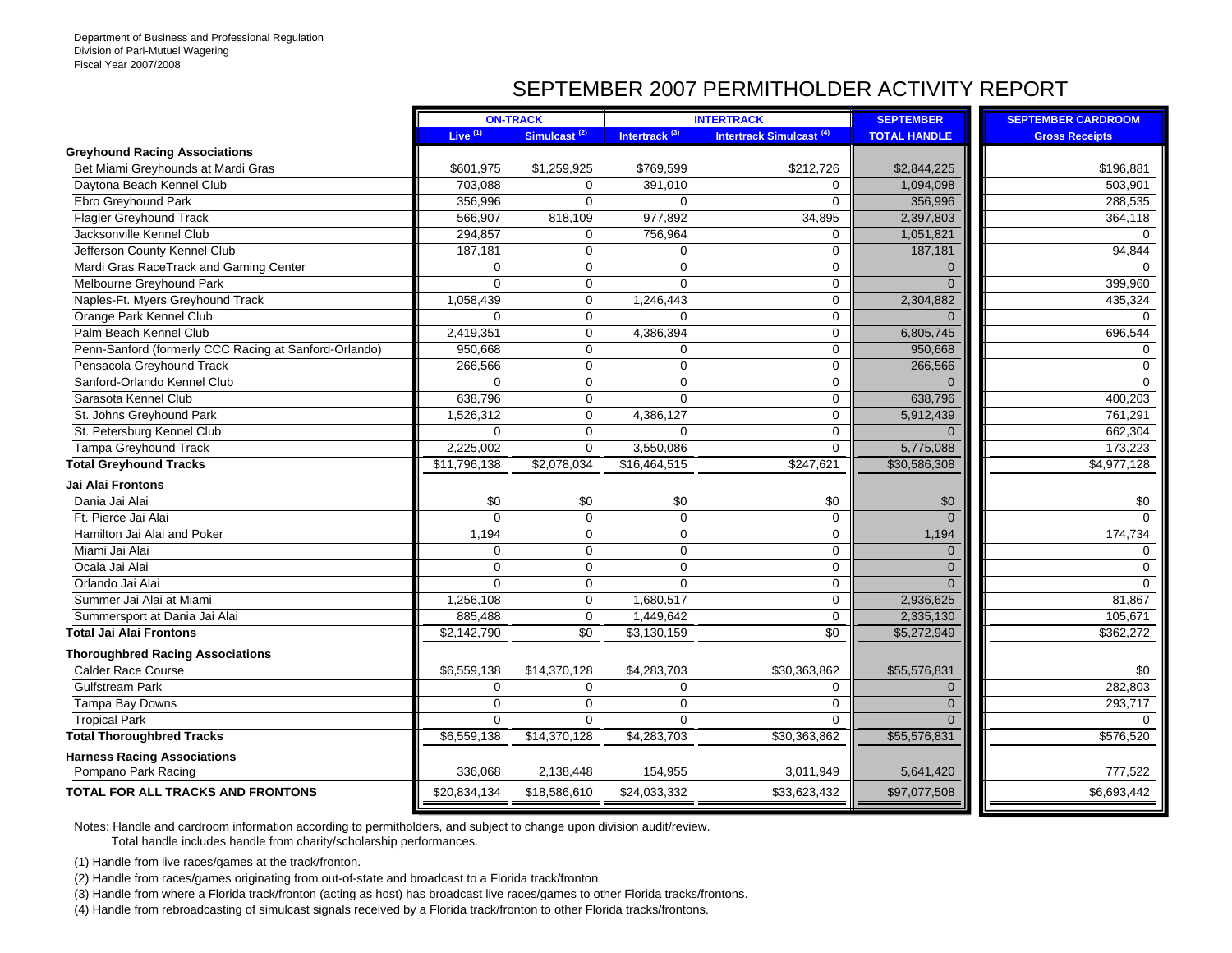## OCTOBER 2007 PERMITHOLDER ACTIVITY REPORT

|                                                       |                     | <b>ON-TRACK</b>          |                           | <b>INTERTRACK</b>                   | <b>OCTOBER</b>      | <b>OCTOBER CARDROOM</b> |
|-------------------------------------------------------|---------------------|--------------------------|---------------------------|-------------------------------------|---------------------|-------------------------|
|                                                       | Live <sup>(1)</sup> | Simulcast <sup>(2)</sup> | Intertrack <sup>(3)</sup> | Intertrack Simulcast <sup>(4)</sup> | <b>TOTAL HANDLE</b> | <b>Gross Receipts</b>   |
| <b>Greyhound Racing Associations</b>                  |                     |                          |                           |                                     |                     |                         |
| Bet Miami Greyhounds at Mardi Gras                    | \$556,019           | \$1,141,179              | \$804,521                 | \$187,228                           | \$2,688,947         | \$200,407               |
| Daytona Beach Kennel Club                             | 631,502             | $\Omega$                 | 396,909                   | $\mathbf 0$                         | 1,028,411           | 519,295                 |
| Ebro Greyhound Park                                   | 269,104             | $\Omega$                 | $\mathbf 0$               | $\mathbf 0$                         | 269,104             | 274,068                 |
| <b>Flagler Greyhound Track</b>                        | 557,863             | 767,679                  | 957,745                   | 27,875                              | 2,311,162           | 363,661                 |
| Jacksonville Kennel Club                              | $\Omega$            | 0                        | 0                         | $\mathbf 0$                         | $\Omega$            |                         |
| Jefferson County Kennel Club                          | 159,605             | $\mathbf 0$              | $\mathbf 0$               | $\mathbf 0$                         | 159,605             | 108,619                 |
| Mardi Gras RaceTrack and Gaming Center                | $\mathbf 0$         | 0                        | $\mathbf 0$               | $\mathbf 0$                         | $\Omega$            |                         |
| Melbourne Greyhound Park                              | $\Omega$            | 0                        | $\Omega$                  | $\mathbf 0$                         | $\Omega$            | 447,755                 |
| Naples-Ft. Myers Greyhound Track                      | 1,093,897           | $\Omega$                 | 1,163,976                 | $\mathbf 0$                         | 2,257,873           | 472,009                 |
| Orange Park Kennel Club                               | $\Omega$            | $\mathbf 0$              | $\mathbf 0$               | $\mathbf 0$                         | $\Omega$            |                         |
| Palm Beach Kennel Club                                | 2,381,464           | $\Omega$                 | 4,416,328                 | $\mathbf 0$                         | 6,797,792           | 729,894                 |
| Penn-Sanford (formerly CCC Racing at Sanford-Orlando) | 862,589             | $\mathbf 0$              | $\mathbf 0$               | $\mathbf 0$                         | 862,589             | $\Omega$                |
| Pensacola Greyhound Track                             | 223,484             | $\mathbf 0$              | $\mathbf 0$               | $\mathbf 0$                         | 223,484             | $\Omega$                |
| Sanford-Orlando Kennel Club                           | $\mathbf 0$         | $\mathbf 0$              | $\mathbf 0$               | $\mathbf 0$                         | $\Omega$            |                         |
| Sarasota Kennel Club                                  | 746,885             | 0                        | $\mathbf 0$               | $\mathbf 0$                         | 746,885             | 428,659                 |
| St. Johns Greyhound Park                              | 1,598,116           | $\Omega$                 | 4,865,505                 | $\mathbf 0$                         | 6,463,621           | 759,336                 |
| St. Petersburg Kennel Club                            | $\Omega$            | $\mathbf 0$              | $\Omega$                  | $\mathbf 0$                         | $\Omega$            | 584,650                 |
| <b>Tampa Greyhound Track</b>                          | 2,300,876           | $\mathbf 0$              | 3,809,867                 | $\mathbf 0$                         | 6,110,743           | 195,147                 |
| <b>Total Greyhound Tracks</b>                         | \$11,381,404        | \$1,908,858              | \$16,414,851              | \$215,103                           | \$29,920,216        | \$5,083,499             |
| Jai Alai Frontons                                     |                     |                          |                           |                                     |                     |                         |
| Dania Jai Alai                                        | \$0                 | \$0                      | \$0                       | \$0                                 | \$0                 | \$0                     |
| Ft. Pierce Jai Alai                                   | $\Omega$            | $\Omega$                 | $\mathbf 0$               | $\mathbf 0$                         | $\Omega$            | $\Omega$                |
| Hamilton Jai Alai and Poker                           | 853                 | $\Omega$                 | $\mathbf 0$               | $\mathbf 0$                         | 853                 | 139,347                 |
| Miami Jai Alai                                        | $\mathbf 0$         | $\mathbf 0$              | $\mathbf 0$               | $\mathbf 0$                         | $\Omega$            | $\Omega$                |
| Ocala Jai Alai                                        | $\mathbf 0$         | $\Omega$                 | $\mathbf 0$               | $\mathbf 0$                         | $\Omega$            | $\Omega$                |
| Orlando Jai Alai                                      | $\Omega$            | 0                        | $\Omega$                  | $\mathbf 0$                         | $\Omega$            | $\Omega$                |
| Summer Jai Alai at Miami                              | 1,219,130           | 0                        | 1,595,986                 | $\mathbf 0$                         | 2,815,116           | 97,886                  |
| Summersport at Dania Jai Alai                         | 924,475             | $\mathbf 0$              | 1,637,252                 | $\mathbf 0$                         | 2,561,727           | 102,871                 |
| <b>Total Jai Alai Frontons</b>                        | \$2,144,458         | $\overline{30}$          | \$3,233,238               | $\sqrt{50}$                         | \$5,377,696         | \$340,104               |
| <b>Thoroughbred Racing Associations</b>               |                     |                          |                           |                                     |                     |                         |
| <b>Calder Race Course</b>                             | \$2,589,574         | \$5,653,538              | \$2,009,409               | \$15,795,825                        | \$26,048,346        | \$0                     |
| <b>Gulfstream Park</b>                                | $\Omega$            | $\Omega$                 | $\Omega$                  | $\Omega$                            | $\Omega$            | 311.283                 |
| Tampa Bay Downs                                       | $\mathbf 0$         | $\mathbf 0$              | $\Omega$                  | $\Omega$                            | $\Omega$            | 334,686                 |
| <b>Tropical Park</b>                                  | 2,258,150           | 7,161,577                | 2,053,444                 | 22,340,668                          | 33,813,839          |                         |
| <b>Total Thoroughbred Tracks</b>                      | \$4,847,724         | \$12,815,115             | \$4,062,853               | \$38,136,493                        | \$59,862,185        | \$645,969               |
| <b>Harness Racing Associations</b>                    |                     |                          |                           |                                     |                     |                         |
| Pompano Park Racing                                   | 621,044             | 1,708,003                | 313,427                   | 2,857,628                           | 5,500,102           | 783,069                 |
| <b>TOTAL FOR ALL TRACKS AND FRONTONS</b>              | \$18,994,630        | \$16,431,976             | \$24,024,369              | \$41,209,224                        | \$100,660,199       | \$6,852,640             |
|                                                       |                     |                          |                           |                                     |                     |                         |

Notes: Handle and cardroom information according to permitholders, and subject to change upon division audit/review.

Total handle includes handle from charity/scholarship performances.

(1) Handle from live races/games at the track/fronton.

(2) Handle from races/games originating from out-of-state and broadcast to a Florida track/fronton.

(3) Handle from where a Florida track/fronton (acting as host) has broadcast live races/games to other Florida tracks/frontons.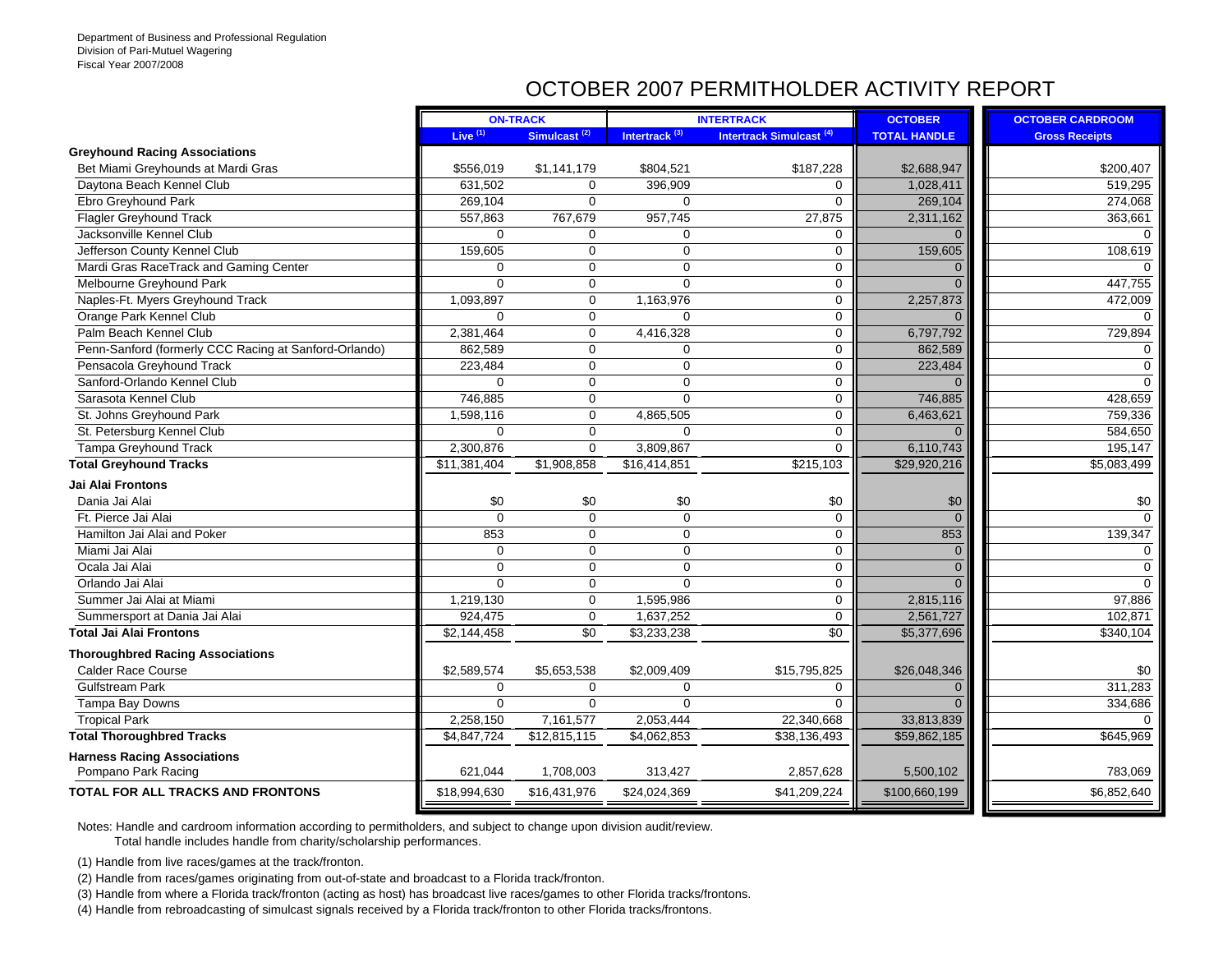## NOVEMBER 2007 PERMITHOLDER ACTIVITY REPORT

|                                                       |              | <b>ON-TRACK</b>          | <b>INTERTRACK</b>         |                                 | <b>NOVEMBER</b>     | <b>NOVEMBER CARDROOM</b> |
|-------------------------------------------------------|--------------|--------------------------|---------------------------|---------------------------------|---------------------|--------------------------|
|                                                       | Live $(1)$   | Simulcast <sup>(2)</sup> | Intertrack <sup>(3)</sup> | <b>Intertrack Simulcast (4)</b> | <b>TOTAL HANDLE</b> | <b>Gross Receipts</b>    |
| <b>Greyhound Racing Associations</b>                  |              |                          |                           |                                 |                     |                          |
| Bet Miami Greyhounds at Mardi Gras                    | \$587,172    | \$1,038,870              | \$776,021                 | \$280,926                       | \$2,682,989         | \$197,388                |
| Daytona Beach Kennel Club                             | 582,115      | $\Omega$                 | 363,400                   | $\mathbf 0$                     | 945,515             | 509,629                  |
| Ebro Greyhound Park                                   | 158,094      | $\Omega$                 | $\mathbf 0$               | $\Omega$                        | 158,094             | 256,131                  |
| <b>Flagler Greyhound Track</b>                        | 543,609      | 698,579                  | 930,332                   | 22,505                          | 2,195,025           | 361,979                  |
| Jacksonville Kennel Club                              | $\Omega$     | $\Omega$                 | 0                         | $\mathbf 0$                     | $\mathbf{0}$        | $\Omega$                 |
| Jefferson County Kennel Club                          | 147,470      | $\mathbf 0$              | $\mathbf 0$               | $\mathbf 0$                     | 147,470             | 103,916                  |
| Mardi Gras RaceTrack and Gaming Center                | $\mathbf 0$  | $\mathbf 0$              | $\mathbf 0$               | $\mathbf 0$                     | $\Omega$            |                          |
| Melbourne Greyhound Park                              | $\Omega$     | $\Omega$                 | $\Omega$                  | $\mathbf 0$                     | $\Omega$            | 422,971                  |
| Naples-Ft. Myers Greyhound Track                      | 1,309,130    | $\Omega$                 | 1,263,650                 | $\mathbf 0$                     | 2,572,780           | 479,277                  |
| Orange Park Kennel Club                               | $\mathbf 0$  | $\mathbf 0$              | 0                         | $\mathbf 0$                     | $\Omega$            | 0                        |
| Palm Beach Kennel Club                                | 2,656,601    | $\mathbf 0$              | 4,414,957                 | 0                               | 7,071,558           | 753,858                  |
| Penn-Sanford (formerly CCC Racing at Sanford-Orlando) | $\Omega$     | $\Omega$                 | $\mathbf 0$               | $\mathbf 0$                     | $\Omega$            | $\mathbf 0$              |
| Pensacola Greyhound Track                             | 208,962      | $\Omega$                 | $\mathbf 0$               | $\mathbf 0$                     | 208,962             | $\Omega$                 |
| Sanford-Orlando Kennel Club                           | 877,938      | $\mathbf 0$              | $\mathbf 0$               | $\mathbf 0$                     | 877,938             | $\Omega$                 |
| Sarasota Kennel Club                                  | 927,836      | $\Omega$                 | $\Omega$                  | $\Omega$                        | 927,836             | 482,854                  |
| St. Johns Greyhound Park                              | 1,623,217    | 35,651                   | 4,951,060                 | 248,144                         | 6,858,072           | 728,615                  |
| St. Petersburg Kennel Club                            | $\mathbf 0$  | $\mathbf 0$              | 0                         | 0                               | $\mathbf{0}$        | 583,398                  |
| <b>Tampa Greyhound Track</b>                          | 2,298,596    | $\mathbf 0$              | 3,597,217                 | $\mathbf 0$                     | 5,895,813           | 192,672                  |
| <b>Total Greyhound Tracks</b>                         | \$11,920,740 | \$1,773,100              | \$16,296,637              | \$551,575                       | \$30,542,052        | \$5,072,688              |
| Jai Alai Frontons                                     |              |                          |                           |                                 |                     |                          |
| Dania Jai Alai                                        | \$0          | \$0                      | \$0                       | \$0                             | \$0                 | \$0                      |
| Ft. Pierce Jai Alai                                   | $\Omega$     | $\mathbf 0$              | $\mathbf 0$               | $\mathbf 0$                     | $\mathbf{0}$        | $\Omega$                 |
| Hamilton Jai Alai and Poker                           | $\Omega$     | $\mathbf 0$              | $\Omega$                  | $\mathbf 0$                     | $\Omega$            | 144,224                  |
| Miami Jai Alai                                        | 1,246,797    | $\mathbf 0$              | 1,571,195                 | $\mathbf 0$                     | 2,817,992           | 99,973                   |
| Ocala Jai Alai                                        | $\mathbf 0$  | $\mathbf 0$              | $\mathbf 0$               | $\mathbf 0$                     | $\mathbf{0}$        | $\Omega$                 |
| Orlando Jai Alai                                      | $\Omega$     | $\Omega$                 | $\mathbf 0$               | $\mathbf 0$                     | $\mathbf{0}$        | $\Omega$                 |
| Summer Jai Alai at Miami                              | $\Omega$     | $\Omega$                 | $\Omega$                  | $\mathbf 0$                     | $\Omega$            | $\Omega$                 |
| Summersport at Dania Jai Alai                         | 860,703      | 0                        | 1,565,895                 | $\mathbf 0$                     | 2,426,598           | 101,895                  |
| <b>Total Jai Alai Frontons</b>                        | \$2,107,500  | \$0                      | \$3,137,090               | $\sqrt{6}$                      | \$5,244,590         | \$346,092                |
| <b>Thoroughbred Racing Associations</b>               |              |                          |                           |                                 |                     |                          |
| <b>Calder Race Course</b>                             | \$0          | \$0                      | \$0                       | \$0                             | \$0                 | \$0                      |
| <b>Gulfstream Park</b>                                | $\Omega$     | $\Omega$                 | $\Omega$                  | $\mathbf 0$                     | $\mathbf{0}$        | 286,763                  |
| Tampa Bay Downs                                       | $\Omega$     | $\Omega$                 | $\Omega$                  | $\Omega$                        | $\Omega$            | 320,035                  |
| <b>Tropical Park</b>                                  | 5,867,865    | 11,285,771               | 5,308,082                 | 35,548,845                      | 58,010,563          | $\Omega$                 |
| <b>Total Thoroughbred Tracks</b>                      | \$5,867,865  | \$11,285,771             | \$5,308,082               | \$35,548,845                    | \$58,010,563        | \$606,798                |
| <b>Harness Racing Associations</b>                    |              |                          |                           |                                 |                     |                          |
| Pompano Park Racing                                   | 872,766      | 1,875,799                | 388,548                   | 3,159,646                       | 6,296,759           | 785,531                  |
| <b>TOTAL FOR ALL TRACKS AND FRONTONS</b>              | \$20,768,871 | \$14,934,670             | \$25,130,357              | \$39,260,067                    | \$100,093,965       | \$6,811,108              |
|                                                       |              |                          |                           |                                 |                     |                          |

Notes: Handle and cardroom information according to permitholders, and subject to change upon division audit/review.

Total handle includes handle from charity/scholarship performances.

(1) Handle from live races/games at the track/fronton.

(2) Handle from races/games originating from out-of-state and broadcast to a Florida track/fronton.

(3) Handle from where a Florida track/fronton (acting as host) has broadcast live races/games to other Florida tracks/frontons.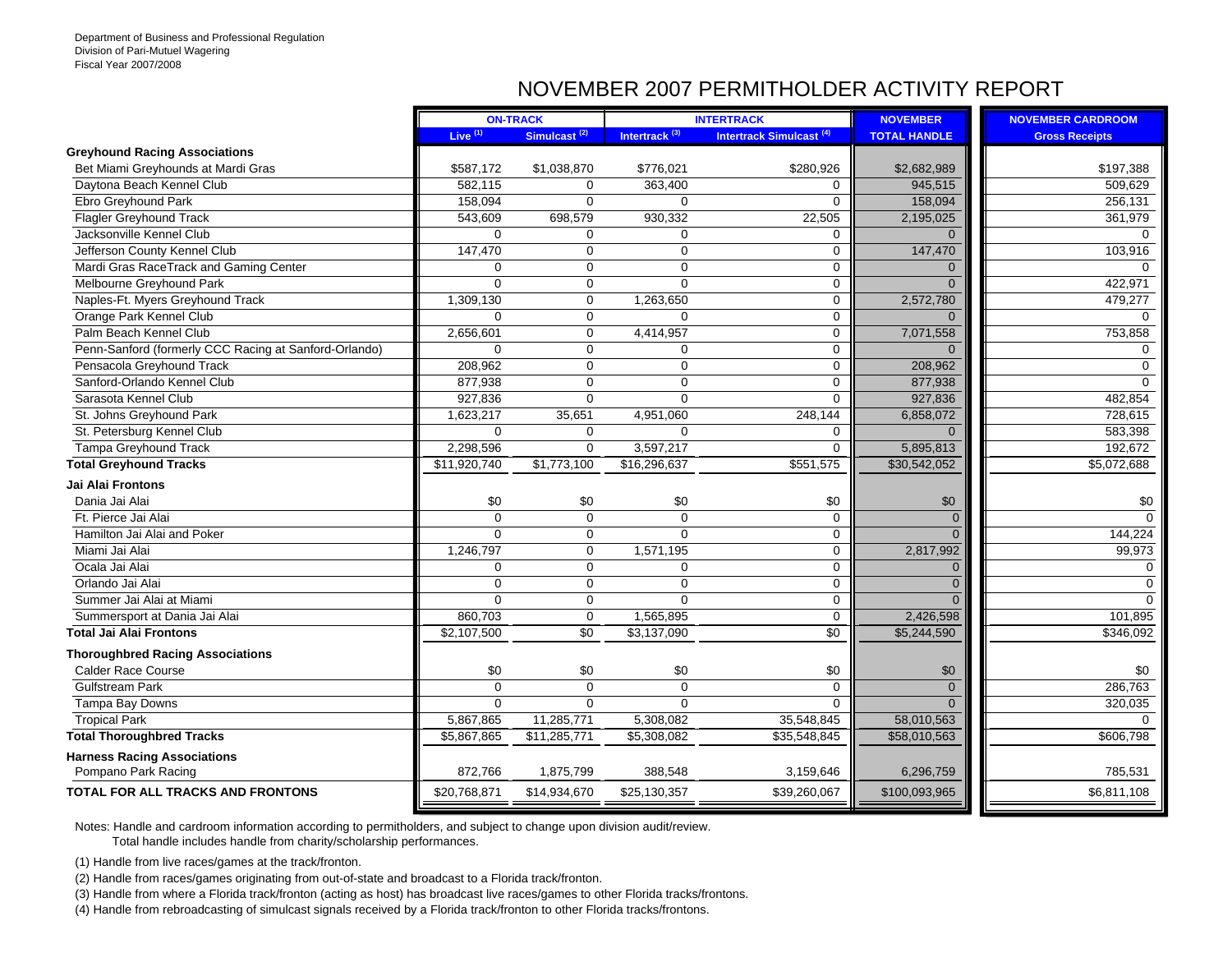## DECEMBER 2007 PERMITHOLDER ACTIVITY REPORT

|                                                       |              | <b>ON-TRACK</b>          | <b>INTERTRACK</b>         |                                     | <b>DECEMBER</b>     | <b>DECEMBER CARDROOM</b> |
|-------------------------------------------------------|--------------|--------------------------|---------------------------|-------------------------------------|---------------------|--------------------------|
|                                                       | Live $(1)$   | Simulcast <sup>(2)</sup> | Intertrack <sup>(3)</sup> | Intertrack Simulcast <sup>(4)</sup> | <b>TOTAL HANDLE</b> | <b>Gross Receipts</b>    |
| <b>Greyhound Racing Associations</b>                  |              |                          |                           |                                     |                     |                          |
| Bet Miami Greyhounds at Mardi Gras                    | \$725,121    | \$1,032,943              | \$831,453                 | \$343,506                           | \$2.933.023         | \$228,266                |
| Daytona Beach Kennel Club                             | 645,041      | $\Omega$                 | 386,975                   | 0                                   | 1,032,017           | 505,650                  |
| Ebro Greyhound Park                                   | 14,145       | $\mathbf 0$              | $\mathbf 0$               | $\mathbf 0$                         | 14,145              | 174,745                  |
| <b>Flagler Greyhound Track</b>                        | 551,311      | 718,050                  | 878,111                   | 27,041                              | 2,174,513           | 312,041                  |
| Jacksonville Kennel Club                              | $\Omega$     | $\Omega$                 | $\Omega$                  | $\mathbf 0$                         | $\Omega$            | $\Omega$                 |
| Jefferson County Kennel Club                          | 59.194       | $\Omega$                 | $\Omega$                  | $\mathbf 0$                         | 59,194              | 34,796                   |
| Mardi Gras RaceTrack and Gaming Center                | 0            | $\mathbf 0$              | $\mathbf 0$               | 0                                   | $\Omega$            | $\Omega$                 |
| Melbourne Greyhound Park                              | 16,319       | $\mathbf 0$              | $\Omega$                  | $\mathbf 0$                         | 16,319              | 491,854                  |
| Naples-Ft. Myers Greyhound Track                      | 1,582,091    | $\Omega$                 | 1,480,512                 | 0                                   | 3,062,603           | 493,369                  |
| Orange Park Kennel Club                               | 1,497,864    | $\Omega$                 | 4,518,199                 | 0                                   | 6,016,063           | $\Omega$                 |
| Palm Beach Kennel Club                                | 2,894,707    | $\Omega$                 | 4,744,298                 | $\mathbf 0$                         | 7,639,005           | 786,374                  |
| Penn-Sanford (formerly CCC Racing at Sanford-Orlando) | $\Omega$     | $\mathbf 0$              | $\mathbf 0$               | $\mathbf 0$                         | $\Omega$            | 0                        |
| Pensacola Greyhound Track                             | 28,360       | $\mathbf 0$              | $\mathbf 0$               | 0                                   | 28,360              | $\Omega$                 |
| Sanford-Orlando Kennel Club                           | 861,999      | $\mathbf 0$              | $\mathbf 0$               | $\mathbf 0$                         | 861,999             | $\Omega$                 |
| Sarasota Kennel Club                                  | 1,131,524    | $\mathbf 0$              | $\mathbf 0$               | $\mathbf 0$                         | 1,131,524           | 432,467                  |
| St. Johns Greyhound Park                              | 208,777      | $\Omega$                 | 624,023                   | $\mathbf 0$                         | 832,800             | 807,774                  |
| St. Petersburg Kennel Club                            | 0            | $\mathbf 0$              | $\Omega$                  | $\mathbf 0$                         | $\Omega$            | 615,114                  |
| Tampa Greyhound Track                                 | 2,507,778    | $\mathbf 0$              | 3,761,312                 | $\mathbf 0$                         | 6,269,090           | 194,319                  |
| <b>Total Greyhound Tracks</b>                         | \$12,724,232 | \$1,750,993              | \$17,224,883              | \$370,547                           | \$32,070,655        | \$5,076,768              |
| Jai Alai Frontons                                     |              |                          |                           |                                     |                     |                          |
| Dania Jai Alai                                        | \$992,603    | \$0                      | \$1,566,440               | \$0                                 | \$2,559,043         | \$104,584                |
| Ft. Pierce Jai Alai                                   | $\Omega$     | $\mathbf 0$              | $\mathbf 0$               | $\mathbf 0$                         | $\mathbf{0}$        |                          |
| Hamilton Jai Alai and Poker                           | $\Omega$     | $\mathbf 0$              | $\Omega$                  | $\mathbf 0$                         | $\overline{0}$      | 173,924                  |
| Miami Jai Alai                                        | 1,335,117    | $\mathbf 0$              | 1,761,931                 | 0                                   | 3,097,048           | 93,058                   |
| Ocala Jai Alai                                        | 0            | $\mathbf 0$              | $\mathbf 0$               | $\mathbf 0$                         | $\mathbf{0}$        | $\Omega$                 |
| Orlando Jai Alai                                      | 0            | $\mathbf 0$              | $\mathbf 0$               | $\mathbf 0$                         | $\mathbf{0}$        | $\Omega$                 |
| Summer Jai Alai at Miami                              | 0            | $\mathbf 0$              | $\mathbf 0$               | $\mathbf 0$                         | $\mathbf{0}$        | $\Omega$                 |
| Summersport at Dania Jai Alai                         | $\mathbf 0$  | $\mathbf 0$              | $\mathbf 0$               | $\mathbf 0$                         | $\Omega$            | $\Omega$                 |
| <b>Total Jai Alai Frontons</b>                        | \$2,327,720  | \$0                      | \$3,328,371               | \$0                                 | \$5,656,091         | \$371,566                |
| <b>Thoroughbred Racing Associations</b>               |              |                          |                           |                                     |                     |                          |
| <b>Calder Race Course</b>                             | \$0          | \$0                      | \$0                       | \$0                                 | \$0                 | \$0                      |
| <b>Gulfstream Park</b>                                | $\Omega$     | $\Omega$                 | $\Omega$                  | $\Omega$                            | $\Omega$            | 285,822                  |
| Tampa Bay Downs                                       | 3,658,813    | 2,194,193                | 3,802,139                 | 8,222,995                           | 17,878,140          | 348,924                  |
| <b>Tropical Park</b>                                  | 7,732,374    | 10,065,263               | 8,277,867                 | 20,103,413                          | 46,178,918          | $\Omega$                 |
| <b>Total Thoroughbred Tracks</b>                      | \$11,391,188 | \$12,259,456             | \$12,080,006              | \$28,326,408                        | \$64,057,058        | \$634,746                |
| <b>Harness Racing Associations</b>                    |              |                          |                           |                                     |                     |                          |
| Pompano Park Racing                                   | 1,000,820    | 1,894,169                | 534,643                   | 3,596,034                           | 7,025,666           | 842,662                  |
| <b>TOTAL FOR ALL TRACKS AND FRONTONS</b>              | \$27,443,959 | \$15,904,618             | \$33,167,903              | \$32,292,990                        | \$108,809,470       | \$6,925,742              |
|                                                       |              |                          |                           |                                     |                     |                          |

Notes: Handle and cardroom information according to permitholders, and subject to change upon division audit/review.

Total handle includes handle from charity/scholarship performances.

(1) Handle from live races/games at the track/fronton.

(2) Handle from races/games originating from out-of-state and broadcast to a Florida track/fronton.

(3) Handle from where a Florida track/fronton (acting as host) has broadcast live races/games to other Florida tracks/frontons.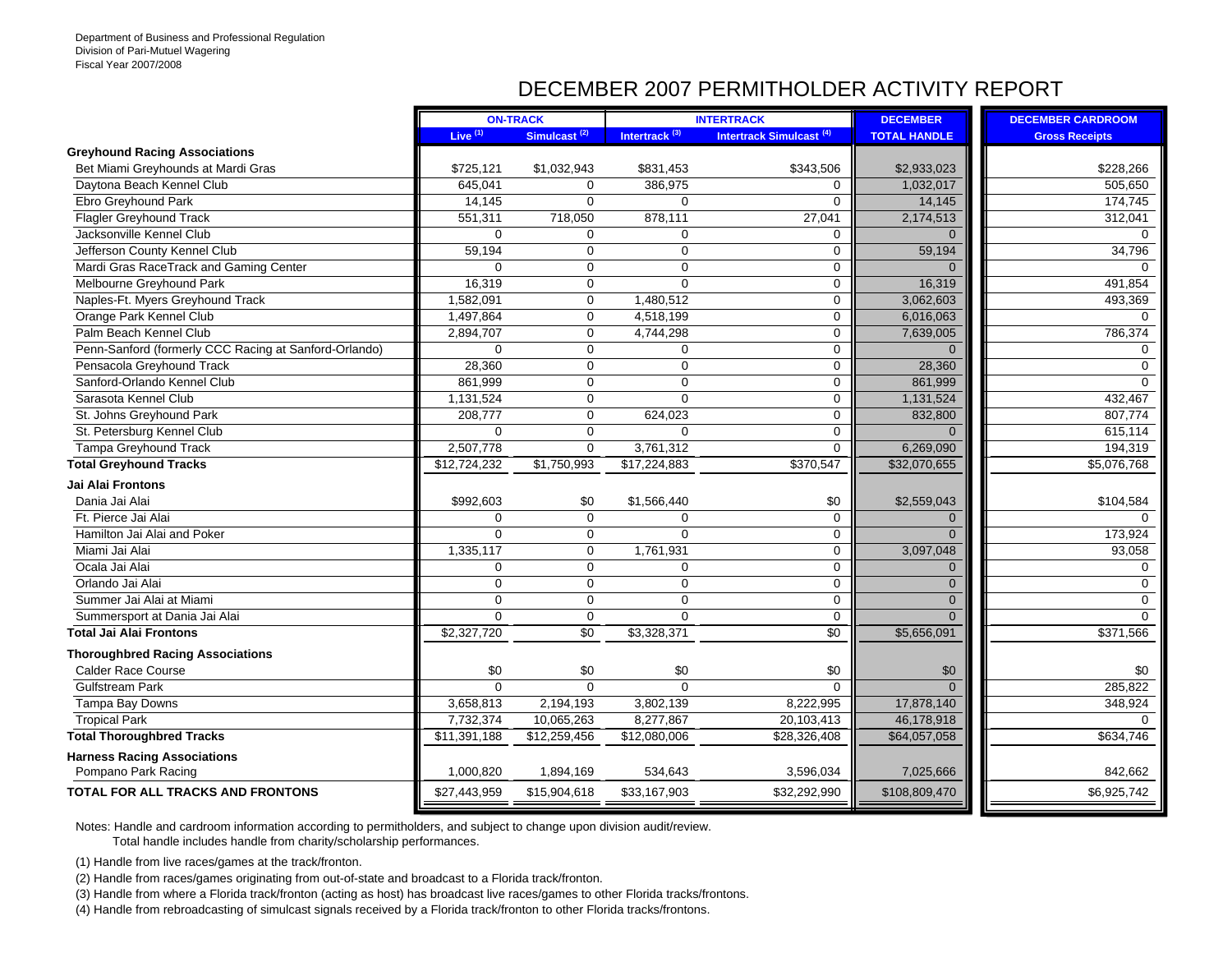## JANUARY 2008 PERMITHOLDER ACTIVITY REPORT

|                                                       |              | <b>ON-TRACK</b>          |                           | <b>INTERTRACK</b>                   | <b>JANUARY</b>      | <b>JANUARY CARDROOM</b> |
|-------------------------------------------------------|--------------|--------------------------|---------------------------|-------------------------------------|---------------------|-------------------------|
|                                                       | Live $(1)$   | Simulcast <sup>(2)</sup> | Intertrack <sup>(3)</sup> | Intertrack Simulcast <sup>(4)</sup> | <b>TOTAL HANDLE</b> | <b>Gross Receipts</b>   |
| <b>Greyhound Racing Associations</b>                  |              |                          |                           |                                     |                     |                         |
| <b>Bet Miami Greyhounds</b>                           | \$0          | \$0                      | \$0                       | \$0                                 | \$0                 | \$0                     |
| Daytona Beach Kennel Club                             | 792,347      | $\Omega$                 | 378,935                   | $\Omega$                            | 1,171,282           | 573,688                 |
| Ebro Greyhound Park                                   | 153.699      | $\Omega$                 | $\Omega$                  | $\mathbf 0$                         | 153,699             | 281,476                 |
| <b>Flagler Greyhound Track</b>                        | 555,829      | 751,990                  | 915,547                   | 26,608                              | 2,249,974           | 344,869                 |
| Jacksonville Kennel Club                              | $\mathbf 0$  | $\Omega$                 | $\mathbf 0$               | $\mathbf 0$                         | $\Omega$            | $\Omega$                |
| Jefferson County Kennel Club                          | 143,202      | $\mathbf 0$              | $\mathbf 0$               | $\mathbf 0$                         | 143,202             | 86,562                  |
| Mardi Gras RaceTrack and Gaming Center                | 1,116,022    | 1,081,970                | 1,253,485                 | 328,194                             | 3,779,671           | 263,914                 |
| Melbourne Greyhound Park                              | 78,401       | $\Omega$                 | $\Omega$                  | $\Omega$                            | 78,401              | 507,179                 |
| Naples-Ft. Myers Greyhound Track                      | 2.280.160    | $\Omega$                 | 1,911,485                 | $\Omega$                            | 4,191,645           | 598,598                 |
| Orange Park Kennel Club                               | 1,564,351    | $\mathbf 0$              | 4,897,853                 | $\mathbf 0$                         | 6,462,204           | $\Omega$                |
| Palm Beach Kennel Club                                | 3,173,945    | $\mathbf 0$              | 4,433,670                 | $\mathbf 0$                         | 7,607,615           | 938,825                 |
| Penn-Sanford (formerly CCC Racing at Sanford-Orlando) | $\Omega$     | $\mathbf 0$              | $\mathbf 0$               | $\mathbf 0$                         | $\Omega$            | $\Omega$                |
| Pensacola Greyhound Track                             | 187,129      | $\Omega$                 | $\mathbf 0$               | $\mathbf 0$                         | 187,129             | $\Omega$                |
| Sanford-Orlando Kennel Club                           | 933,252      | $\Omega$                 | $\mathbf 0$               | $\mathbf 0$                         | 933,252             | $\Omega$                |
| Sarasota Kennel Club                                  | 1,525,539    | $\Omega$                 | $\mathbf 0$               | $\mathbf 0$                         | 1,525,539           | 514,045                 |
| St. Johns Greyhound Park                              | $\mathbf 0$  | $\mathbf 0$              | $\mathbf 0$               | $\mathbf 0$                         | $\Omega$            | 814,524                 |
| St. Petersburg Kennel Club                            | 2,739,932    | $\Omega$                 | 3,654,908                 | $\mathbf 0$                         | 6,394,840           | 670,443                 |
| <b>Tampa Greyhound Track</b>                          | $\mathbf 0$  | $\mathbf 0$              | $\mathbf 0$               | $\mathbf 0$                         | $\Omega$            | 204,646                 |
| <b>Total Greyhound Tracks</b>                         | \$15,243,808 | \$1,833,960              | \$17,445,883              | \$354,803                           | \$34,878,454        | \$5,798,768             |
| Jai Alai Frontons                                     |              |                          |                           |                                     |                     |                         |
| Dania Jai Alai                                        | \$1,103,660  | \$0                      | \$1,662,781               | \$0                                 | \$2,766,441         | \$113,108               |
| Ft. Pierce Jai Alai                                   | $\Omega$     | $\Omega$                 | $\mathbf 0$               | $\mathbf 0$                         | $\mathbf{0}$        | $\Omega$                |
| Hamilton Jai Alai and Poker                           | $\Omega$     | $\mathbf 0$              | $\mathbf 0$               | $\mathbf 0$                         | $\mathbf{0}$        | 179,832                 |
| Miami Jai Alai                                        | 1,345,341    | $\mathbf 0$              | 1,545,359                 | $\mathbf 0$                         | 2,890,700           | 116,530                 |
| Ocala Jai Alai                                        | $\Omega$     | $\mathbf 0$              | $\mathbf 0$               | $\mathbf 0$                         | $\Omega$            | $\Omega$                |
| Orlando Jai Alai                                      | 760,477      | $\Omega$                 | $\mathbf 0$               | $\Omega$                            | 760,477             | $\Omega$                |
| Summer Jai Alai at Miami                              | $\Omega$     | $\Omega$                 | $\Omega$                  | $\Omega$                            | $\Omega$            | $\Omega$                |
| Summersport at Dania Jai Alai                         | $\mathbf 0$  | 0                        | 0                         | $\mathbf 0$                         | $\Omega$            | $\mathbf{0}$            |
| Total Jai Alai Frontons                               | \$3,209,478  | $\overline{30}$          | \$3,208,140               | $\overline{50}$                     | \$6,417,618         | \$409,470               |
| <b>Thoroughbred Racing Associations</b>               |              |                          |                           |                                     |                     |                         |
| <b>Calder Race Course</b>                             | \$0          | \$0                      | \$0                       | \$0                                 | \$0                 | \$0                     |
| <b>Gulfstream Park</b>                                | 13,316,412   | 8,324,491                | 11,528,788                | 20,427,629                          | 53,597,319          | 338,365                 |
| Tampa Bay Downs                                       | 5,398,688    | 1,886,208                | 7,557,219                 | 7,576,061                           | 22,418,176          | 418,562                 |
| <b>Tropical Park</b>                                  | 767,218      | 658,191                  | 642,054                   | 715,747                             | 2,783,210           | 0                       |
| <b>Total Thoroughbred Tracks</b>                      | \$19,482,318 | \$10,868,889             | \$19,728,060              | \$28,719,437                        | \$78,798,704        | \$756,927               |
| <b>Harness Racing Associations</b>                    |              |                          |                           |                                     |                     |                         |
| Pompano Park Racing                                   | 1,160,321    | 2,080,002                | 676,129                   | 4,248,649                           | 8,165,101           | 909,972                 |
| <b>TOTAL FOR ALL TRACKS AND FRONTONS</b>              | \$39,095,926 | \$14,782,851             | \$41,058,212              | \$33,322,888                        | \$128,259,877       | \$7,875,136             |
|                                                       |              |                          |                           |                                     |                     |                         |

Notes: Handle and cardroom information according to permitholders, and subject to change upon division audit/review.

Total handle includes handle from charity/scholarship performances.

(1) Handle from live races/games at the track/fronton.

(2) Handle from races/games originating from out-of-state and broadcast to a Florida track/fronton.

(3) Handle from where a Florida track/fronton (acting as host) has broadcast live races/games to other Florida tracks/frontons.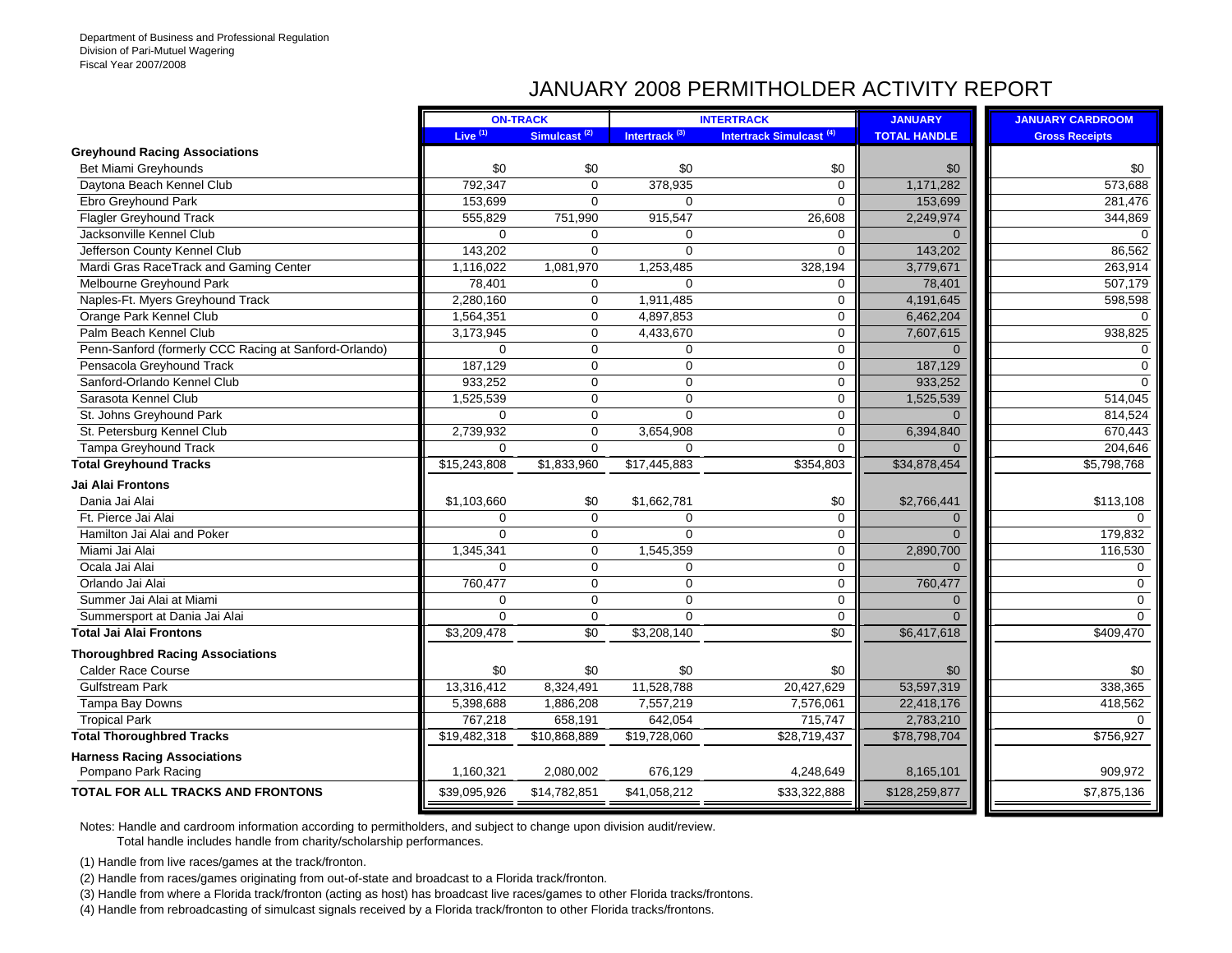## FEBRUARY 2008 PERMITHOLDER ACTIVITY REPORT

|                                                       |              | <b>ON-TRACK</b>          |                           | <b>INTERTRACK</b>                   | <b>FEBRUARY</b>     | <b>FEBRUARY CARDROOM</b> |
|-------------------------------------------------------|--------------|--------------------------|---------------------------|-------------------------------------|---------------------|--------------------------|
|                                                       | Live $(1)$   | Simulcast <sup>(2)</sup> | Intertrack <sup>(3)</sup> | Intertrack Simulcast <sup>(4)</sup> | <b>TOTAL HANDLE</b> | <b>Gross Receipts</b>    |
| <b>Greyhound Racing Associations</b>                  |              |                          |                           |                                     |                     |                          |
| <b>Bet Miami Greyhounds</b>                           | \$0          | \$0                      | \$0                       | \$0                                 | \$0                 | \$0                      |
| Daytona Beach Kennel Club                             | 878,595      | $\Omega$                 | 351,888                   | $\mathbf 0$                         | 1,230,483           | 562,425                  |
| Ebro Greyhound Park                                   | 333,208      | $\Omega$                 | $\mathbf 0$               | $\mathbf 0$                         | 333,208             | 288,111                  |
| <b>Flagler Greyhound Track</b>                        | 590,896      | 769,767                  | 973,911                   | 58,161                              | 2,392,735           | 343,376                  |
| Jacksonville Kennel Club                              | $\Omega$     | $\Omega$                 | $\Omega$                  | $\mathbf 0$                         | $\Omega$            | $\Omega$                 |
| Jefferson County Kennel Club                          | 228,460      | $\mathbf 0$              | $\mathbf 0$               | $\mathbf 0$                         | 228,460             | 122,734                  |
| Mardi Gras RaceTrack and Gaming Center                | 1,274,243    | 1,140,845                | 1,508,222                 | 346,985                             | 4,270,295           | 267,206                  |
| Melbourne Greyhound Park                              | 109,550      | $\Omega$                 | $\Omega$                  | $\mathbf 0$                         | 109,550             | 483,899                  |
| Naples-Ft. Myers Greyhound Track                      | 2,883,779    | $\mathbf 0$              | 2,333,399                 | $\mathbf 0$                         | 5,217,178           | 598,154                  |
| Orange Park Kennel Club                               | 1,730,070    | $\mathbf 0$              | 5,317,544                 | $\mathbf 0$                         | 7,047,614           | $\Omega$                 |
| Palm Beach Kennel Club                                | 3,367,924    | $\mathbf 0$              | 4,662,639                 | $\mathbf 0$                         | 8,030,563           | 1,074,662                |
| Penn-Sanford (formerly CCC Racing at Sanford-Orlando) | $\Omega$     | $\Omega$                 | $\mathbf 0$               | $\mathbf 0$                         | $\Omega$            | $\Omega$                 |
| Pensacola Greyhound Track                             | 296.860      | $\Omega$                 | $\mathbf 0$               | $\mathbf 0$                         | 296,860             | $\Omega$                 |
| Sanford-Orlando Kennel Club                           | 1,051,196    | $\Omega$                 | $\mathbf 0$               | $\mathbf 0$                         | 1,051,196           | $\Omega$                 |
| Sarasota Kennel Club                                  | 2,025,441    | $\mathbf 0$              | $\mathbf 0$               | $\mathbf 0$                         | 2,025,441           | 528,083                  |
| St. Johns Greyhound Park                              | $\Omega$     | $\mathbf 0$              | $\Omega$                  | $\mathbf 0$                         | $\Omega$            | 820,081                  |
| St. Petersburg Kennel Club                            | 3,380,833    | $\mathbf 0$              | 3,967,919                 | $\mathbf 0$                         | 7,348,752           | 693,944                  |
| <b>Tampa Greyhound Track</b>                          | $\mathbf 0$  | $\mathbf 0$              | $\mathbf 0$               | $\mathbf 0$                         | $\Omega$            | 222,889                  |
| <b>Total Greyhound Tracks</b>                         | \$18,151,055 | \$1,910,612              | \$19,115,522              | \$405,146                           | \$39,582,335        | $\overline{$6,005,564}$  |
| Jai Alai Frontons                                     |              |                          |                           |                                     |                     |                          |
| Dania Jai Alai                                        | \$1,108,043  | \$0                      | \$1,559,142               | \$0                                 | \$2,667,184         | \$113,756                |
| Ft. Pierce Jai Alai                                   | $\Omega$     | $\Omega$                 | $\Omega$                  | $\mathbf 0$                         | $\overline{0}$      | $\Omega$                 |
| Hamilton Jai Alai and Poker                           | $\Omega$     | $\mathbf 0$              | $\mathbf 0$               | $\mathbf 0$                         | $\overline{0}$      | 160,929                  |
| Miami Jai Alai                                        | 1,348,729    | $\mathbf 0$              | 1,609,228                 | $\mathbf 0$                         | 2,957,957           | 124,830                  |
| Ocala Jai Alai                                        | $\Omega$     | $\mathbf 0$              | $\mathbf 0$               | $\mathbf 0$                         | $\Omega$            | $\Omega$                 |
| Orlando Jai Alai                                      | 566,701      | $\mathbf 0$              | $\mathbf 0$               | $\mathbf 0$                         | 566,701             | $\Omega$                 |
| Summer Jai Alai at Miami                              | $\mathbf{0}$ | $\mathbf 0$              | $\mathbf 0$               | $\mathbf 0$                         | $\Omega$            | $\Omega$                 |
| Summersport at Dania Jai Alai                         | $\Omega$     | $\mathbf 0$              | $\Omega$                  | $\mathbf 0$                         | $\Omega$            | $\Omega$                 |
| <b>Total Jai Alai Frontons</b>                        | \$3,023,473  | \$0                      | \$3,168,370               | $\overline{30}$                     | \$6,191,842         | \$399,515                |
| <b>Thoroughbred Racing Associations</b>               |              |                          |                           |                                     |                     |                          |
| <b>Calder Race Course</b>                             | \$0          | \$0                      | \$0                       | \$0                                 | \$0                 | \$0                      |
| <b>Gulfstream Park</b>                                | 14,175,497   | 9,372,355                | 12,506,123                | 22,695,599                          | 58,749,573          | 331,495                  |
| Tampa Bay Downs                                       | 6,411,256    | 1,965,357                | 8,450,855                 | 8,074,976                           | 24,902,444          | 413,245                  |
| <b>Tropical Park</b>                                  | $\mathbf 0$  | $\mathbf 0$              | $\mathbf 0$               | 0                                   | $\Omega$            | $\Omega$                 |
| <b>Total Thoroughbred Tracks</b>                      | \$20,586,752 | \$11,337,712             | \$20,956,978              | \$30,770,575                        | \$83,652,016        | \$744,740                |
| <b>Harness Racing Associations</b>                    |              |                          |                           |                                     |                     |                          |
| Pompano Park Racing                                   | 1,379,010    | 2,121,191                | 759,821                   | 4,080,911                           | 8,340,933           | 910,385                  |
| <b>TOTAL FOR ALL TRACKS AND FRONTONS</b>              | \$43,140,290 | \$15,369,514             | \$44,000,690              | \$35,256,632                        | \$137,767,127       | \$8,060,203              |
|                                                       |              |                          |                           |                                     |                     |                          |

Notes: Handle and cardroom information according to permitholders, and subject to change upon division audit/review.

Total handle includes handle from charity/scholarship performances.

(1) Handle from live races/games at the track/fronton.

(2) Handle from races/games originating from out-of-state and broadcast to a Florida track/fronton.

(3) Handle from where a Florida track/fronton (acting as host) has broadcast live races/games to other Florida tracks/frontons.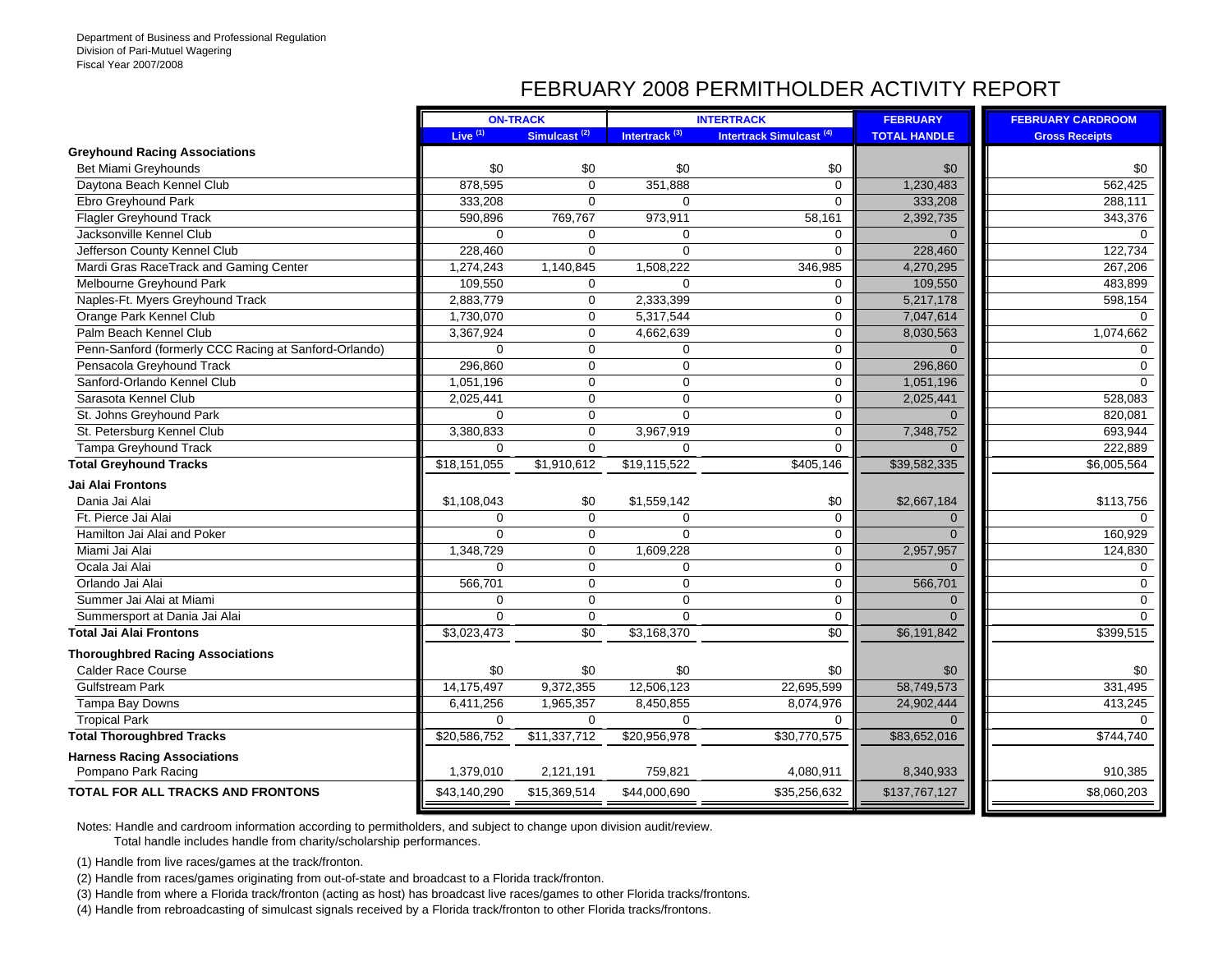## MARCH 2008 PERMITHOLDER ACTIVITY REPORT

|                                                       |              | <b>ON-TRACK</b>          |                           | <b>INTERTRACK</b>                   | <b>MARCH</b>        | <b>MARCH CARDROOM</b>   |
|-------------------------------------------------------|--------------|--------------------------|---------------------------|-------------------------------------|---------------------|-------------------------|
|                                                       | Live $(1)$   | Simulcast <sup>(2)</sup> | Intertrack <sup>(3)</sup> | Intertrack Simulcast <sup>(4)</sup> | <b>TOTAL HANDLE</b> | <b>Gross Receipts</b>   |
| <b>Greyhound Racing Associations</b>                  |              |                          |                           |                                     |                     |                         |
| Bet Miami Greyhounds                                  | \$0          | \$0                      | \$0                       | \$0                                 | \$0                 | \$0                     |
| Daytona Beach Kennel Club                             | 896,310      | $\Omega$                 | 408,564                   | $\Omega$                            | 1,304,875           | 646,237                 |
| Ebro Greyhound Park                                   | 360,013      | $\mathbf 0$              | $\mathbf 0$               | $\mathbf 0$                         | 360,013             | 278,129                 |
| <b>Flagler Greyhound Track</b>                        | 663,040      | 684,196                  | 978,944                   | 61,299                              | 2,387,479           | 368,203                 |
| Jacksonville Kennel Club                              | $\Omega$     | $\mathbf 0$              | $\mathbf 0$               | 0                                   | $\Omega$            | $\Omega$                |
| Jefferson County Kennel Club                          | 226,983      | $\mathbf 0$              | $\mathbf 0$               | $\mathbf 0$                         | 226,983             | 102,504                 |
| Mardi Gras RaceTrack and Gaming Center                | 1,328,206    | 1,287,947                | 1,454,204                 | 356,731                             | 4,427,089           | 289,308                 |
| Melbourne Greyhound Park                              | 106,169      | $\mathbf 0$              | $\Omega$                  | 0                                   | 106,169             | 480,517                 |
| Naples-Ft. Myers Greyhound Track                      | 2,750,030    | $\mathbf{0}$             | 2,081,084                 | $\mathbf 0$                         | 4,831,114           | 602,163                 |
| Orange Park Kennel Club                               | 655,720      | $\mathbf 0$              | 1,937,575                 | $\Omega$                            | 2,593,295           | $\Omega$                |
| Palm Beach Kennel Club                                | 3,422,611    | $\mathbf 0$              | 4,681,053                 | $\Omega$                            | 8,103,664           | 926,184                 |
| Penn-Sanford (formerly CCC Racing at Sanford-Orlando) | $\Omega$     | $\mathbf 0$              | $\mathbf 0$               | $\mathbf 0$                         | $\Omega$            | 0                       |
| Pensacola Greyhound Track                             | 316,358      | $\mathbf 0$              | $\mathbf 0$               | 0                                   | 316,358             | 0                       |
| Sanford-Orlando Kennel Club                           | 1,107,465    | $\mathbf 0$              | $\mathbf 0$               | 0                                   | 1,107,465           | $\Omega$                |
| Sarasota Kennel Club                                  | 1,989,153    | $\mathbf 0$              | $\Omega$                  | $\mathbf 0$                         | 1,989,153           | 556,450                 |
| St. Johns Greyhound Park                              | 1,179,606    | $\mathbf 0$              | 3,670,349                 | 0                                   | 4,849,955           | 799,840                 |
| St. Petersburg Kennel Club                            | 3.605.928    | $\Omega$                 | 4.076.943                 | 0                                   | 7,682,871           | 718,539                 |
| <b>Tampa Greyhound Track</b>                          | $\Omega$     | $\Omega$                 | $\Omega$                  | $\Omega$                            | $\Omega$            | 218,371                 |
| <b>Total Greyhound Tracks</b>                         | \$18,607,592 | \$1,972,143              | \$19,288,717              | \$418,031                           | \$40,286,483        | $\overline{$5,986,444}$ |
| Jai Alai Frontons                                     |              |                          |                           |                                     |                     |                         |
| Dania Jai Alai                                        | \$1,015,024  | \$0                      | \$1,617,650               | \$0                                 | \$2,632,674         | \$120,910               |
| Ft. Pierce Jai Alai                                   | $\Omega$     | $\Omega$                 | $\mathbf 0$               | $\mathbf 0$                         | $\mathbf{0}$        | $\Omega$                |
| Hamilton Jai Alai and Poker                           | $\Omega$     | $\mathbf 0$              | $\Omega$                  | 0                                   | $\Omega$            | 162,112                 |
| Miami Jai Alai                                        | 1,424,749    | $\mathbf 0$              | 1,656,413                 | $\Omega$                            | 3,081,162           | 163,342                 |
| Ocala Jai Alai                                        | $\Omega$     | $\overline{0}$           | $\mathbf 0$               | 0                                   | $\Omega$            | $\Omega$                |
| Orlando Jai Alai                                      | 608,167      | $\mathbf 0$              | $\mathbf 0$               | 0                                   | 608,167             | $\mathbf 0$             |
| Summer Jai Alai at Miami                              | $\Omega$     | $\mathbf 0$              | $\mathbf 0$               | 0                                   | $\Omega$            | $\Omega$                |
| Summersport at Dania Jai Alai                         | $\Omega$     | $\mathbf 0$              | $\mathbf 0$               | $\mathbf 0$                         | $\Omega$            | $\Omega$                |
| <b>Total Jai Alai Frontons</b>                        | \$3,047,940  | $\sqrt{6}$               | \$3,274,063               | $\overline{50}$                     | \$6,322,003         | \$446,364               |
| <b>Thoroughbred Racing Associations</b>               |              |                          |                           |                                     |                     |                         |
| <b>Calder Race Course</b>                             | \$0          | \$0                      | \$0                       | \$0                                 | \$0                 | \$0                     |
| <b>Gulfstream Park</b>                                | 12,532,746   | 9,244,035                | \$12,141,186              | 24,770,105                          | 58,688,072          | 354,123                 |
| Tampa Bay Downs                                       | 6,261,435    | 2,132,775                | 8,651,104                 | 9,433,816                           | 26,479,130          | 425,230                 |
| <b>Tropical Park</b>                                  | $\Omega$     | $\mathbf 0$              | $\mathbf 0$               | $\mathbf 0$                         | $\Omega$            | $\Omega$                |
| <b>Total Thoroughbred Tracks</b>                      | \$18,794,180 | \$11,376,810             | \$20,792,291              | \$34,203,921                        | \$85,167,202        | \$779,353               |
| <b>Harness Racing Associations</b>                    |              |                          |                           |                                     |                     |                         |
| Pompano Park Racing                                   | 1,113,885    | 2,300,208                | 583,069                   | 4,387,293                           | 8,384,455           | 1,002,807               |
| <b>TOTAL FOR ALL TRACKS AND FRONTONS</b>              | \$41,563,598 | \$15,649,161             | \$43,938,139              | \$39,009,245                        | \$140,160,143       | \$8,214,967             |

Notes: Handle and cardroom information according to permitholders, and subject to change upon division audit/review.

Total handle includes handle from charity/scholarship performances.

(1) Handle from live races/games at the track/fronton.

(2) Handle from races/games originating from out-of-state and broadcast to a Florida track/fronton.

(3) Handle from where a Florida track/fronton (acting as host) has broadcast live races/games to other Florida tracks/frontons.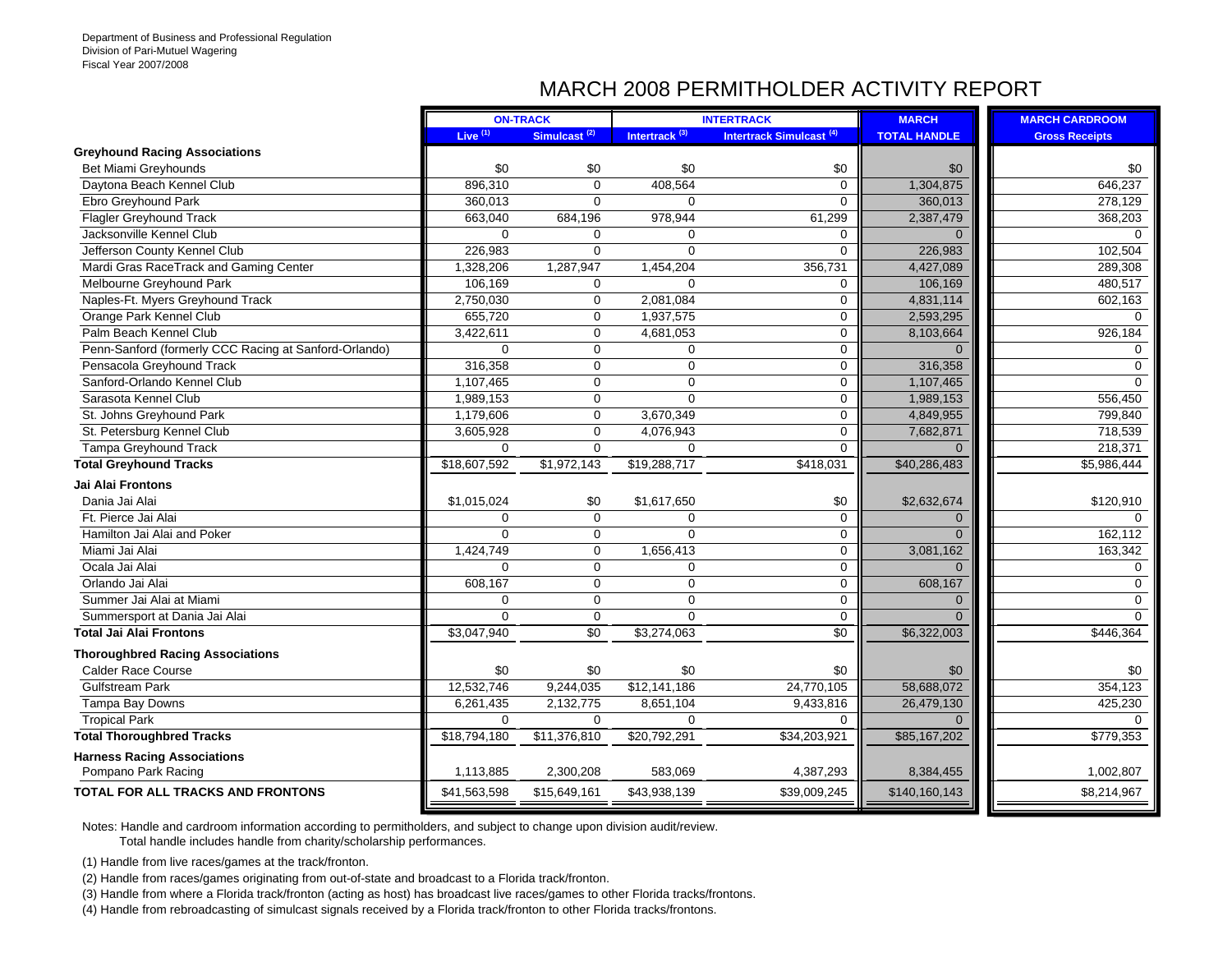#### APRIL 2008 PERMITHOLDER ACTIVITY REPORT

|                                                       |              | <b>ON-TRACK</b>          |                           | <b>INTERTRACK</b>                   | <b>APRIL</b>        | <b>APRIL CARDROOM</b>   |
|-------------------------------------------------------|--------------|--------------------------|---------------------------|-------------------------------------|---------------------|-------------------------|
|                                                       | Live $(1)$   | Simulcast <sup>(2)</sup> | Intertrack <sup>(3)</sup> | Intertrack Simulcast <sup>(4)</sup> | <b>TOTAL HANDLE</b> | <b>Gross Receipts</b>   |
| <b>Greyhound Racing Associations</b>                  |              |                          |                           |                                     |                     |                         |
| Bet Miami Greyhounds                                  | \$0          | \$0                      | \$0                       | \$0                                 | \$0                 | \$0                     |
| Daytona Beach Kennel Club                             | 765,050      | $\mathbf 0$              | 453,862                   | $\mathbf 0$                         | 1,218,912           | 607,130                 |
| Ebro Greyhound Park                                   | 314,303      | $\mathbf 0$              | $\mathbf 0$               | $\mathbf 0$                         | 314,303             | 244,550                 |
| <b>Flagler Greyhound Track</b>                        | 593,971      | 703,142                  | 917,216                   | 51,789                              | 2,266,118           | 354,400                 |
| Jacksonville Kennel Club                              | $\Omega$     | $\mathbf 0$              | 0                         | $\mathbf 0$                         | $\Omega$            | $\Omega$                |
| Jefferson County Kennel Club                          | 194,434      | $\mathbf 0$              | $\mathbf 0$               | $\mathbf 0$                         | 194,434             | 90,806                  |
| Mardi Gras RaceTrack and Gaming Center                | 985,268      | 1,099,377                | 1,188,765                 | 334,909                             | 3,608,319           | 215,998                 |
| Melbourne Greyhound Park                              | 53,942       | $\mathbf 0$              | $\overline{0}$            | $\Omega$                            | 53,942              | 453,343                 |
| Naples-Ft. Myers Greyhound Track                      | 1,650,964    | $\mathbf 0$              | 1,401,365                 | $\mathbf 0$                         | 3,052,329           | 538,924                 |
| Orange Park Kennel Club                               | $\Omega$     | $\mathbf 0$              | 0                         | $\mathbf 0$                         | $\Omega$            | 399,625                 |
| Palm Beach Kennel Club                                | 2,656,351    | $\mathbf 0$              | 4,294,850                 | $\Omega$                            | 6,951,201           | 865,106                 |
| Penn-Sanford (formerly CCC Racing at Sanford-Orlando) | $\Omega$     | $\mathbf 0$              | 0                         | $\mathbf 0$                         |                     | $\Omega$                |
| Pensacola Greyhound Track                             | 246,575      | $\mathbf 0$              | 0                         | $\mathbf 0$                         | 246,575             | $\Omega$                |
| Sanford-Orlando Kennel Club                           | 855,016      | $\mathbf 0$              | 0                         | $\mathbf 0$                         | 855,016             |                         |
| Sarasota Kennel Club                                  | 1,396,634    | 0                        | $\mathbf 0$               | $\mathbf 0$                         | 1,396,634           | 450,728                 |
| St. Johns Greyhound Park                              | 1,605,578    | $\mathsf 0$              | 4,691,326                 | $\mathbf 0$                         | 6,296,904           | 508,514                 |
| St. Petersburg Kennel Club                            | 2,656,655    | $\mathbf 0$              | 3,632,273                 | $\mathbf 0$                         | 6,288,928           | 609,533                 |
| Tampa Greyhound Track                                 | $\mathbf 0$  | $\mathbf 0$              | 0                         | $\Omega$                            | $\Omega$            | 215,553                 |
| <b>Total Greyhound Tracks</b>                         | \$13,974,742 | \$1,802,519              | \$16,579,657              | \$386,698                           | \$32,743,615        | $\overline{$5,554,210}$ |
| Jai Alai Frontons                                     |              |                          |                           |                                     |                     |                         |
| Dania Jai Alai                                        | \$938,153    | \$0                      | \$1,540,845               | \$0                                 | \$2,478,998         | \$108,909               |
| Ft. Pierce Jai Alai                                   | 212,029      | $\mathbf 0$              | $\Omega$                  | $\mathbf 0$                         | 212,029             | 28,753                  |
| Hamilton Jai Alai and Poker                           | $\Omega$     | $\mathbf 0$              | $\Omega$                  | $\mathbf 0$                         | $\Omega$            | 141,103                 |
| Miami Jai Alai                                        | 1,228,625    | $\mathbf 0$              | 1,472,973                 | $\mathbf 0$                         | 2,701,598           | 141,099                 |
| Ocala Jai Alai                                        | 219,573      | $\mathbf 0$              | 0                         | $\mathbf 0$                         | 219,573             | $\Omega$                |
| Orlando Jai Alai                                      | $\mathbf 0$  | $\mathbf 0$              | 0                         | $\mathbf 0$                         | $\mathbf{0}$        | $\Omega$                |
| Summer Jai Alai at Miami                              | $\mathbf 0$  | $\mathbf 0$              | 0                         | $\mathbf 0$                         | $\mathbf{0}$        | $\Omega$                |
| Summersport at Dania Jai Alai                         | $\Omega$     | $\mathbf 0$              | 0                         | $\mathbf 0$                         | $\Omega$            | $\Omega$                |
| <b>Total Jai Alai Frontons</b>                        | \$2,598,380  | $\sqrt{6}$               | \$3,013,818               | $\sqrt{50}$                         | \$5,612,198         | \$419,864               |
| <b>Thoroughbred Racing Associations</b>               |              |                          |                           |                                     |                     |                         |
| <b>Calder Race Course</b>                             | \$1,526,139  | \$2,526,712              | \$1,038,783               | \$3,515,450                         | \$8,607,084         | \$0                     |
| <b>Gulfstream Park</b>                                | 4,011,142    | 5,279,241                | 5,071,838                 | 17,597,203                          | 31,959,424          | 321,737                 |
| Tampa Bay Downs                                       | 4,085,508    | 2,283,045                | 5,712,743                 | 11,450,495                          | 23,531,791          | 350,258                 |
| <b>Tropical Park</b>                                  | $\Omega$     | $\Omega$                 | 0                         | $\Omega$                            | $\Omega$            |                         |
| <b>Total Thoroughbred Tracks</b>                      | \$9,622,790  | \$10,088,998             | \$11,823,364              | \$32,563,147                        | \$64,098,299        | 5671,995                |
| <b>Harness Racing Associations</b>                    |              |                          |                           |                                     |                     |                         |
| Pompano Park Racing                                   | 746,697      | 2,016,291                | 400,152                   | 3,775,212                           | 6,938,352           | 927,426                 |
| <b>TOTAL FOR ALL TRACKS AND FRONTONS</b>              | \$26,942,608 | \$13,907,808             | \$31,816,990              | \$36,725,057                        | \$109,392,463       | \$7,573,495             |

Notes: Handle and cardroom information according to permitholders, and subject to change upon division audit/review.

Total handle includes handle from charity/scholarship performances.

(1) Handle from live races/games at the track/fronton.

(2) Handle from races/games originating from out-of-state and broadcast to a Florida track/fronton.

(3) Handle from where a Florida track/fronton (acting as host) has broadcast live races/games to other Florida tracks/frontons.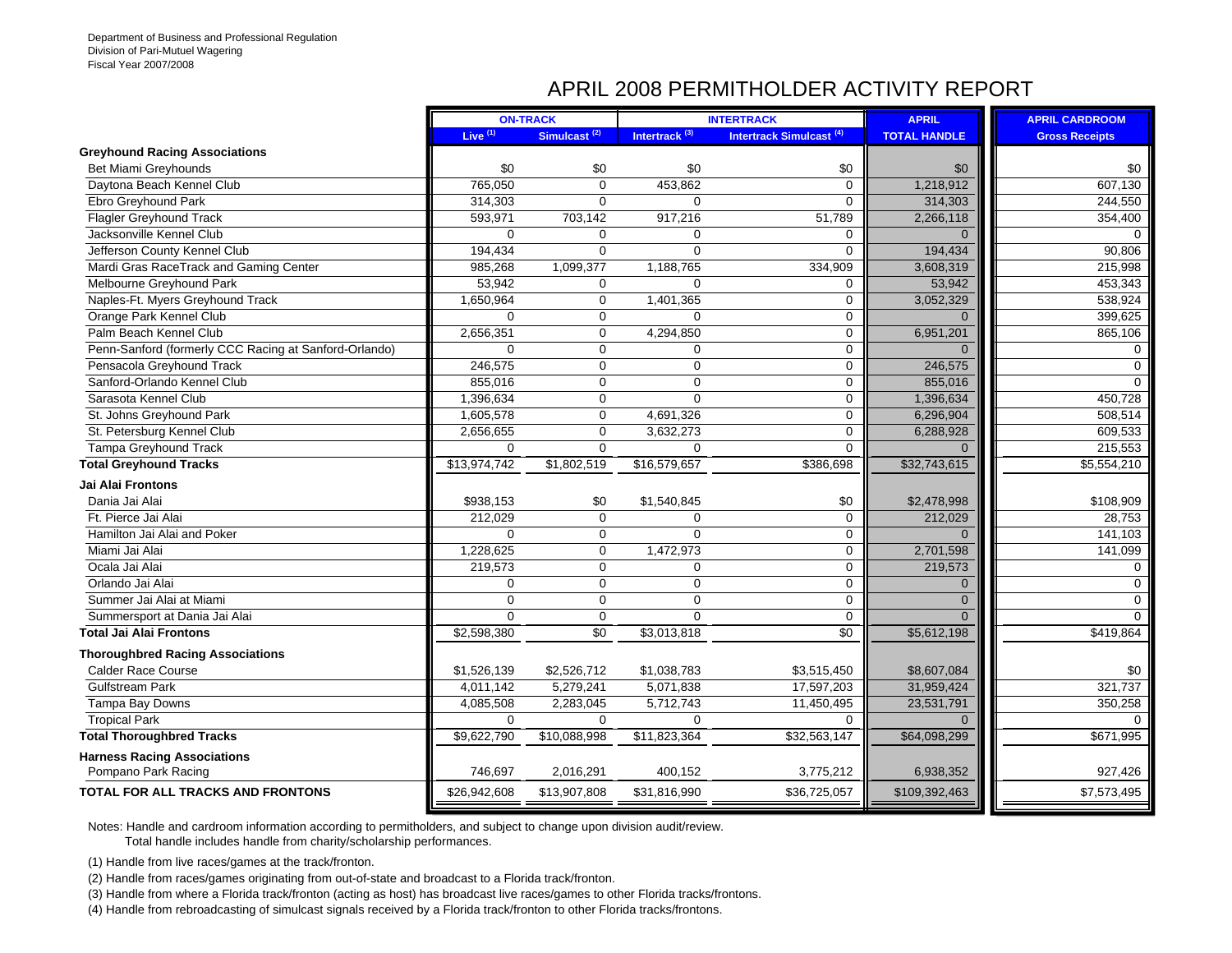## MAY 2008 PERMITHOLDER ACTIVITY REPORT

|                                                       |              | <b>ON-TRACK</b>          |                           | <b>INTERTRACK</b>                   | <b>MAY</b>          | <b>MAY CARDROOM</b>   |
|-------------------------------------------------------|--------------|--------------------------|---------------------------|-------------------------------------|---------------------|-----------------------|
|                                                       | Live $(1)$   | Simulcast <sup>(2)</sup> | Intertrack <sup>(3)</sup> | Intertrack Simulcast <sup>(4)</sup> | <b>TOTAL HANDLE</b> | <b>Gross Receipts</b> |
| <b>Greyhound Racing Associations</b>                  |              |                          |                           |                                     |                     |                       |
| <b>Bet Miami Greyhounds</b>                           | \$0          | \$0                      | \$0                       | \$0                                 | \$0                 | \$0                   |
| Daytona Beach Kennel Club                             | 841,940      | $\mathbf 0$              | 392,801                   | $\mathbf 0$                         | 1,234,741           | 615,761               |
| Ebro Greyhound Park                                   | 453,383      | $\Omega$                 | $\Omega$                  | $\Omega$                            | 453,383             | 284,053               |
| <b>Flagler Greyhound Track</b>                        | 639,623      | 719,567                  | 1,251,538                 | 38,320                              | 2,649,048           | 369,899               |
| Jacksonville Kennel Club                              | 310.020      | $\mathbf 0$              | 851.263                   | $\mathbf 0$                         | 1,161,283           | $\Omega$              |
| Jefferson County Kennel Club                          | 217,969      | $\mathbf 0$              | $\Omega$                  | $\mathbf 0$                         | 217,969             | 109,475               |
| Mardi Gras RaceTrack and Gaming Center                | 862,894      | 1,198,977                | 1,358,935                 | 458,560                             | 3,879,365           | 198,169               |
| Melbourne Greyhound Park                              | $\Omega$     | $\mathbf 0$              | $\Omega$                  | $\mathbf 0$                         | $\Omega$            | 476,981               |
| Naples-Ft. Myers Greyhound Track                      | 1,316,431    | $\mathbf 0$              | 1,327,160                 | $\mathbf 0$                         | 2,643,591           | 547,170               |
| Orange Park Kennel Club                               | $\Omega$     | $\mathbf 0$              | $\Omega$                  | $\mathbf 0$                         | $\Omega$            | 612,929               |
| Palm Beach Kennel Club                                | 2,861,871    | 4,691                    | 5,523,361                 | $\mathbf 0$                         | 8,389,923           | 815,154               |
| Penn-Sanford (formerly CCC Racing at Sanford-Orlando) | 829,574      | $\mathbf 0$              | $\Omega$                  | $\mathbf 0$                         | 829,574             | $\Omega$              |
| Pensacola Greyhound Track                             | 271.317      | $\mathbf 0$              | $\Omega$                  | $\mathbf 0$                         | 271,317             | $\Omega$              |
| Sanford-Orlando Kennel Club                           | 65,379       | $\mathbf 0$              | $\Omega$                  | $\mathbf 0$                         | 65,379              | $\Omega$              |
| Sarasota Kennel Club                                  | 200,548      | $\mathbf 0$              | $\mathbf 0$               | $\mathbf 0$                         | 200,548             | 469,537               |
| St. Johns Greyhound Park                              | 1,603,702    | 1,132                    | 4,156,098                 | 980                                 | 5,761,912           | 496,011               |
| St. Petersburg Kennel Club                            | 2,670,352    | $\mathbf 0$              | 4,036,591                 | $\mathbf 0$                         | 6,706,943           | 612,647               |
| Tampa Greyhound Track                                 | $\mathbf 0$  | $\Omega$                 | $\mathbf 0$               | $\mathbf 0$                         | $\Omega$            | 225,088               |
| <b>Total Greyhound Tracks</b>                         | \$13,145,003 | \$1,924,367              | \$18,897,747              | \$497,860                           | \$34,464,976        | \$5,832,872           |
| Jai Alai Frontons                                     |              |                          |                           |                                     |                     |                       |
| Dania Jai Alai                                        | \$912.752    | \$0                      | \$1,548,497               | \$0                                 | \$2,461,250         | \$120,090             |
| Ft. Pierce Jai Alai                                   | 157.669      | $\Omega$                 | $\Omega$                  | $\Omega$                            | 157,669             | 472,237               |
| Hamilton Jai Alai and Poker                           | $\Omega$     | 0                        | $\Omega$                  | $\mathbf 0$                         | $\mathbf{0}$        | 159,666               |
| Miami Jai Alai (5/1/08 - 5/7/08)                      | 340,676      | 0                        | 415,325                   | $\mathbf 0$                         | 756,001             | 36,633                |
| Ocala Jai Alai                                        | $\mathbf 0$  | $\mathbf 0$              | $\mathbf 0$               | $\mathbf 0$                         | $\mathbf{0}$        | 139,754               |
| Orlando Jai Alai                                      | $\Omega$     | 0                        | $\Omega$                  | $\mathbf 0$                         | $\Omega$            | $\Omega$              |
| Summer Jai Alai at Miami (5/8/08 - 5/31/08)           | 1,071,978    | 0                        | 1,298,936                 | $\mathbf 0$                         | 2,370,914           | 127,673               |
| Summersport at Dania Jai Alai                         | $\Omega$     | $\mathbf 0$              | $\Omega$                  | $\mathbf 0$                         | $\Omega$            | $\Omega$              |
| <b>Total Jai Alai Frontons</b>                        | \$2,483,075  | $\sqrt{6}$               | \$3,262,758               | \$0                                 | \$5,745,834         | \$1,056,053           |
| <b>Thoroughbred Racing Associations</b>               |              |                          |                           |                                     |                     |                       |
| Calder Race Course                                    | \$4,878,190  | \$11,083,499             | \$4,747,058               | \$32,042,434                        | \$52,751,181        | \$0                   |
| <b>Gulfstream Park</b>                                | $\Omega$     | $\mathbf 0$              | $\mathbf 0$               | $\Omega$                            | $\Omega$            | 397,409               |
| Tampa Bay Downs                                       | 870,886      | 1,206,660                | 1,119,649                 | 9,162,014                           | 12,359,208          | 333,070               |
| <b>Tropical Park</b>                                  | $\Omega$     | $\mathbf 0$              | $\mathbf 0$               | 0                                   | $\Omega$            | $\Omega$              |
| <b>Total Thoroughbred Tracks</b>                      | \$5,749,076  | \$12,290,159             | \$5,866,707               | \$41,204,448                        | \$65,110,390        | \$730,479             |
| <b>Harness Racing Associations</b>                    |              |                          |                           |                                     |                     |                       |
| Pompano Park Racing                                   | 562,421      | 2,310,605                | 326,763                   | 4,092,027                           | 7,291,816           | 1,034,206             |
| <b>TOTAL FOR ALL TRACKS AND FRONTONS</b>              | \$21,939,575 | \$16,525,130             | \$28,353,976              | \$45,794,335                        | \$112,613,015       | \$8,653,610           |

Notes: Handle and cardroom information according to permitholders, and subject to change upon division audit/review.

Total handle includes handle from charity/scholarship performances.

(1) Handle from live races/games at the track/fronton.

(2) Handle from races/games originating from out-of-state and broadcast to a Florida track/fronton.

(3) Handle from where a Florida track/fronton (acting as host) has broadcast live races/games to other Florida tracks/frontons.